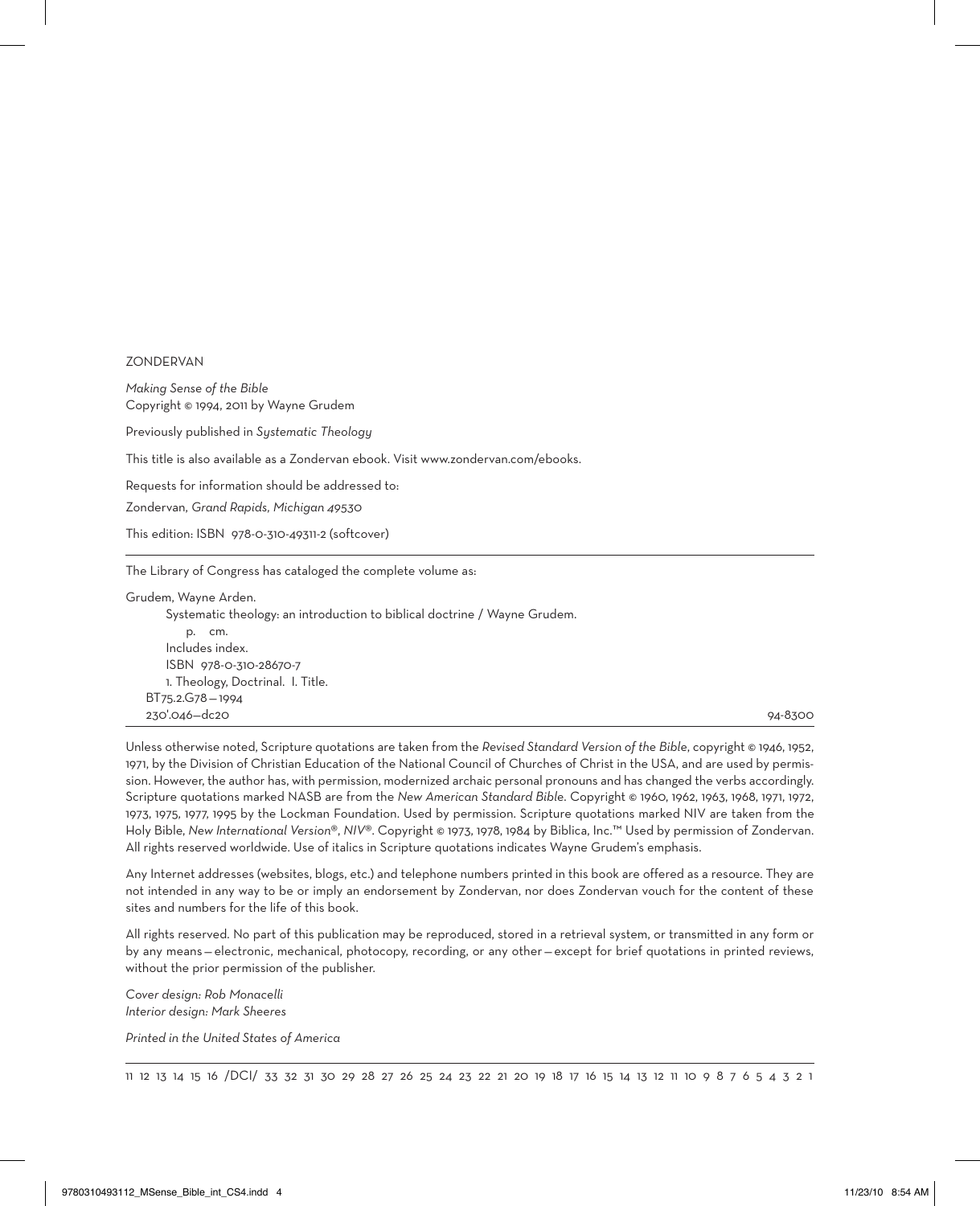# CONTENTS

| PREFACE              |                                                                   | 7   |
|----------------------|-------------------------------------------------------------------|-----|
| <b>ABBREVIATIONS</b> |                                                                   |     |
|                      | Chapter 1: Introduction to Systematic Theology                    | 13  |
|                      | Chapter 2: The Word of God                                        | 34  |
|                      | Chapter 3: The Canon of Scripture                                 | 40  |
|                      | Chapter 4: The Four Characteristics of Scripture: (1) Authority   | 58  |
|                      | Chapter 5: The Inerrancy of Scripture                             | 74  |
|                      | Chapter 6: The Four Characteristics of Scripture: (2) Clarity     | 88  |
|                      | Chapter 7: The Four Characteristics of Scripture: (3) Necessity   | 98  |
|                      | Chapter 8: The Four Characteristics of Scripture: (4) Sufficiency | 109 |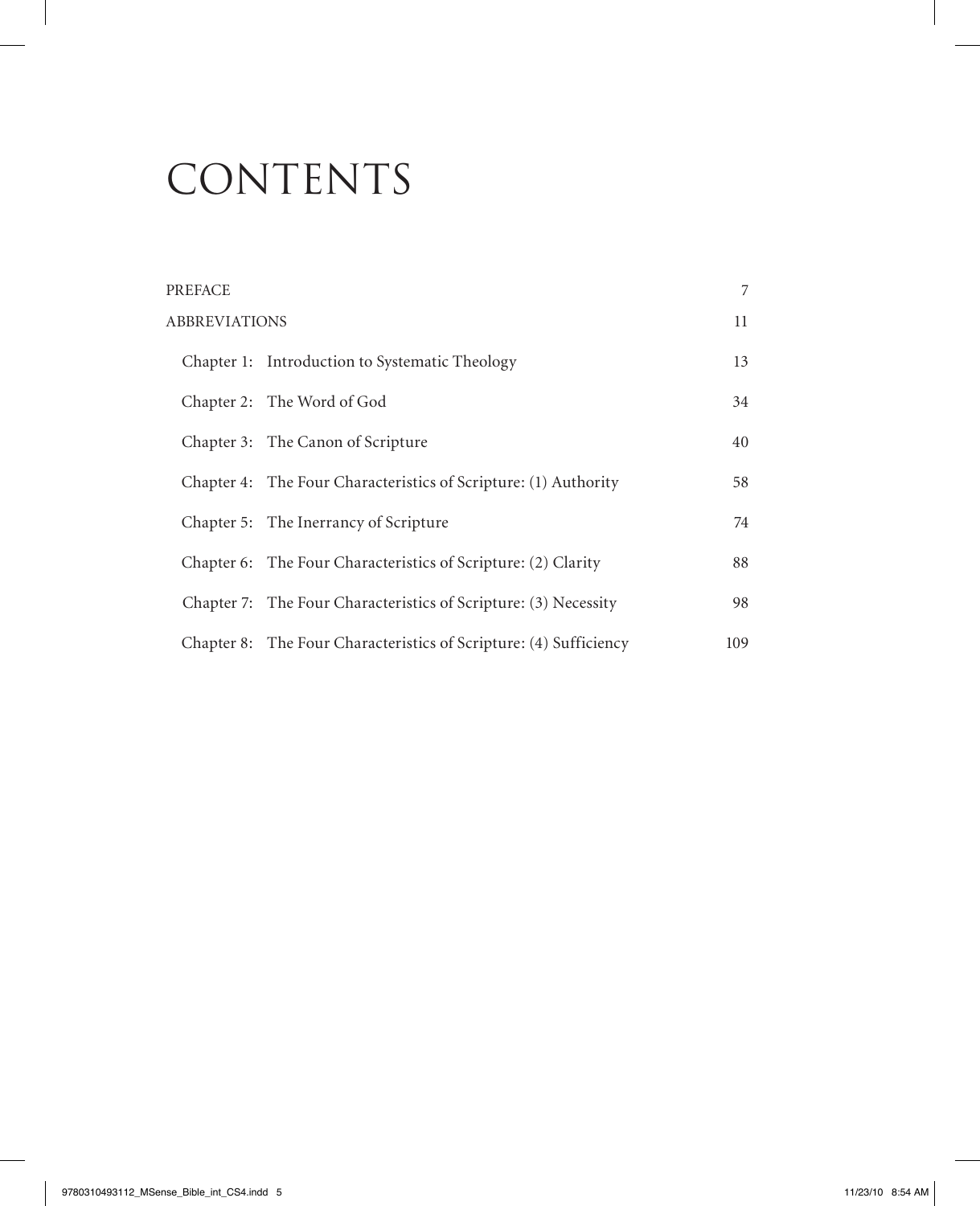# Preface

I have not written this book for other teachers of theology (though I hope many of them will read it). I have written it for students—and not only for students, but also for every Christian who has a hunger to know the central doctrines of the Bible in greater depth.

I have tried to make it understandable even for Christians who have never studied theology before. I have avoided using technical terms without first explaining them. And most of the chapters can be read on their own, so that someone can begin at any chapter and grasp it without having read the earlier material.

Introductory studies do not have to be shallow orsimplistic. I am convinced that most Christians are able to understand the doctrinal teachings of the Bible in considerable depth, provided that they are presented clearly and without the use of highly technical language. Therefore I have not hesitated to treat theological disputes in some detail where it seemed necessary.

Yet this book is still an *introduction* to systematic theology. Entire books have been written about the topics covered in each chapter of this book, and entire articles have been written about many of the verses quoted in this book. Therefore each chapter is capable of opening out into additional study in more breadth or more depth for those who are interested. The bibliographies at the end of each chapter give some help in that direction.

The following six distinctive features of this book grow out of my convictions about what systematic theology is and how it should be taught:

**1. A Clear Biblical Basis for Doctrines.** Because I believe that theology should be explicitly based on the teachings of Scripture, in each chapter I have attempted to show where the Bible gives support for the doctrines under consideration. In fact, because I believe that the words of Scripture themselves have power and authority greater than any human words, I have not just given Bible references; I have frequently quoted Bible passages at length so that readers can easily examine for themselves the scriptural evidence and in that way be like the noble Bereans, who were "examining the scriptures daily to see if these things were so" (Acts 17:11). This conviction about the unique nature of the Bible as God's words has also led to the inclusion of a Scripture memory passage at the end of each chapter.

**2. Clarity in the Explanation of Doctrines.** I do not believe that God intended the study of theology to result in confusion and frustration. A student who comes out of a course in theology filled only with doctrinal uncertainty and a thousand unanswered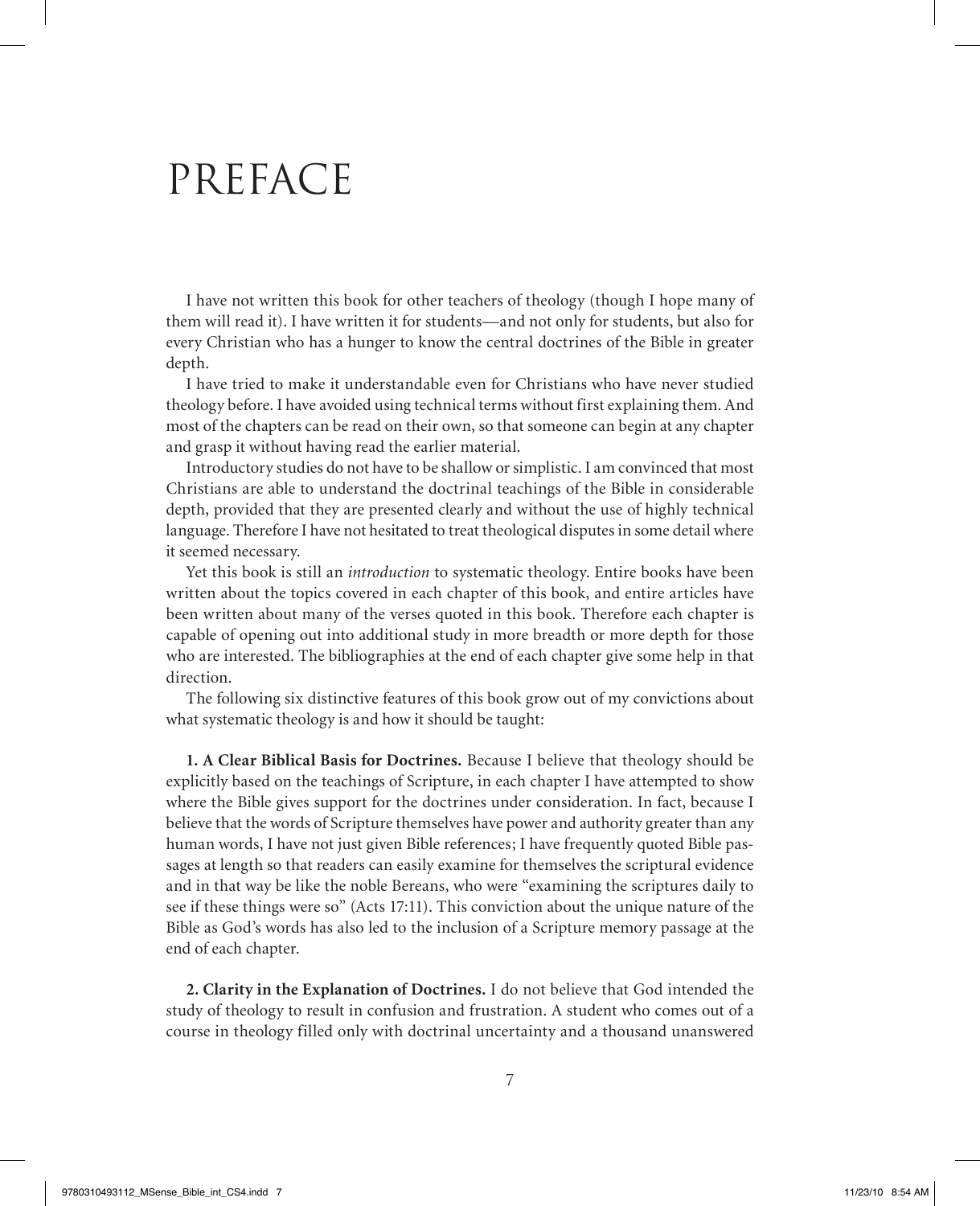questions is hardly "able to give instruction in sound doctrine and also to confute those who contradict it" (Titus 1:9). Therefore I have tried to state the doctrinal positions of this book clearly and to show where in Scripture I find convincing evidence for those positions. I do not expect that everyone reading this book will agree with me at every point of doctrine; I do think that every reader will understand the positions I am arguing for and where Scripture can be found to support those positions.

This does not mean that I ignore other views. Where there are doctrinal differences within evangelical Christianity I have tried to represent other positions fairly, to explain why I disagree with them, and to give references to the best available defenses of the opposing positions. In fact, I have made it easy for students to find a conservative evangelical statement on each topic from within their own theological traditions, because each chapter contains an index to treatments of that chapter's subject in thirty-four other theology texts classified by denominational background.

**3. Application to Life.** I do not believe that God intended the study of theology to be dry and boring. Theology is the study of God and all his works! Theology is meant to be lived and prayed and sung! All of the great doctrinal writings of the Bible (such as Paul's epistle to the Romans) are full of praise to God and personal application to life. For this reason I have incorporated notes on application from time to time in the text, and have added "Questions for Personal Application" at the end of each chapter, as well as a hymn related to the topic of the chapter. True theology is "teaching which accords with godliness" (1 Tim. 6:3), and theology when studied rightly will lead to growth in our Christian lives, and to worship.

**4. Focus on the Evangelical World.** I do not think that a true system of theology can be constructed from within what we may call the "liberal" theological tradition—that is, by people who deny the absolute truthfulness of the Bible, or who do not think the words of the Bible to be God's very words. For this reason, the other writers I interact with in this book are mostly within what is today called the larger "conservative evangelical" tradition—from the great Reformers John Calvin and Martin Luther, down to the writings of evangelical scholars today. I write as an evangelical and for evangelicals. This does not mean that those in the liberal tradition have nothing valuable to say; it simply means that differences with them almost always boil down to differences over the nature of the Bible and its authority. The amount of doctrinal agreement that can be reached by people with widely divergent bases of authority is quite limited. I am thankful for my evangelical friends who write extensive critiques of liberal theology, but I do not think that everyone is called to do that, or that an extensive analysis of liberal views is the most helpful way to build a positive system of theology based on the total truthfulness of the whole Bible. In fact, somewhat like the boy in Hans Christian Andersen's tale who shouted, "The Emperor has no clothes!" I think someone needs to say that it is doubtful that liberal theologians have given us any significant insights into the doctrinal teachings of Scripture that are not already to be found in evangelical writers.

It is not always appreciated that the world of conservative evangelical scholarship is so rich and diverse that it affords ample opportunity for exploration of different viewpoints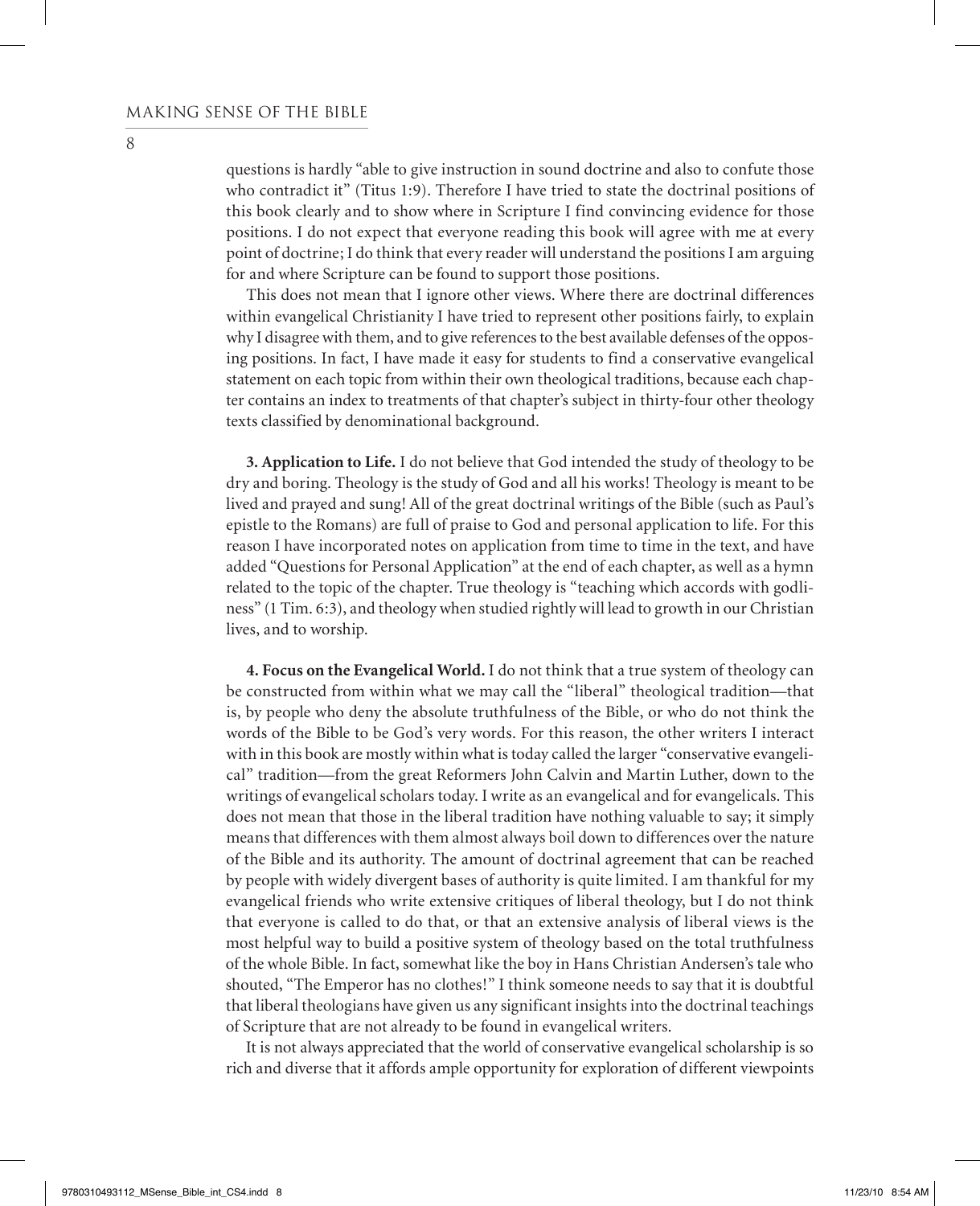and insights into Scripture. I think that ultimately we will attain much more depth of understanding of Scripture when we are able to study it in the company of a great number of scholars who all begin with the conviction that the Bible is completely true and absolutely authoritative. The cross-references to thirty-four other evangelical systematic theologies that I have put at the end of each chapter reflect this conviction: though they are broken down into seven broad theological traditions (Anglican/Episcopalian, Arminian/Wesleyan/Methodist, Baptist, Dispensational, Lutheran, Reformed/Presbyterian, and Renewal/Charismatic/ Pentecostal), they all would hold to the inerrancy of the Bible and would belong to what would be called a conservative evangelical position today. (In addition to these thirty-four conservative evangelical works, I have also added to each chapter a section of cross-references to two representative Roman Catholic theologies, because Roman Catholicism continues to exercise such a significant influence worldwide.)

**5. Hope for Progress in Doctrinal Unity in the Church.** I believe that there is still much hope for the church to attain deeper and purer doctrinal understanding, and to overcome old barriers, even those that have persisted for centuries. Jesus is at work perfecting his church "that he might present the church to himself in splendor, without spot or wrinkle or any such thing, that she might be holy and without blemish" (Eph. 5:27), and he has given gifts to equip the church "until we all attain to the unity of the faith and of the knowledge of the Son of God" (Eph. 4:13). Though the past history of the church may discourage us, these Scriptures remain true, and we should not abandon hope of greater agreement. In fact, in this century we have already seen much greater understanding and some greater doctrinal agreement between Covenant and Dispensational theologians, and between charismatics and noncharismatics; moreover, I think the church's understanding of biblical inerrancy and of spiritual gifts has also increased significantly in the last few decades. I believe that the current debate over appropriate roles for men and women in marriage and the church will eventually result in much greater understanding of the teaching of Scripture as well, painful though the controversy may be at the present time. Therefore, in this book I have not hesitated to raise again some of the old differences (over baptism, the Lord's Supper, church government, the millennium and the tribulation, and predestination, for example) in the hope that, in some cases at least, a fresh look at Scripture may provoke a new examination of these doctrines and may perhaps prompt some movement not just toward greater understanding and tolerance of other viewpoints, but even toward greater doctrinal consensus in the church.

**6. A Sense of the Urgent Need for Greater Doctrinal Understanding in the Whole Church.** I am convinced that there is an urgent need in the church today for much greater understanding of Christian doctrine, or systematic theology. Not only pastors and teachers need to understand theology in greater depth—the whole church does as well. One day by God's grace we may have churches full of Christians who can discuss, apply, and live the doctrinal teachings of the Bible as readily as they can discuss the details of their own jobs or hobbies—or the fortunes of their favorite sports team or television program. It is not that Christians lack the ability to understand doctrine; it is just that they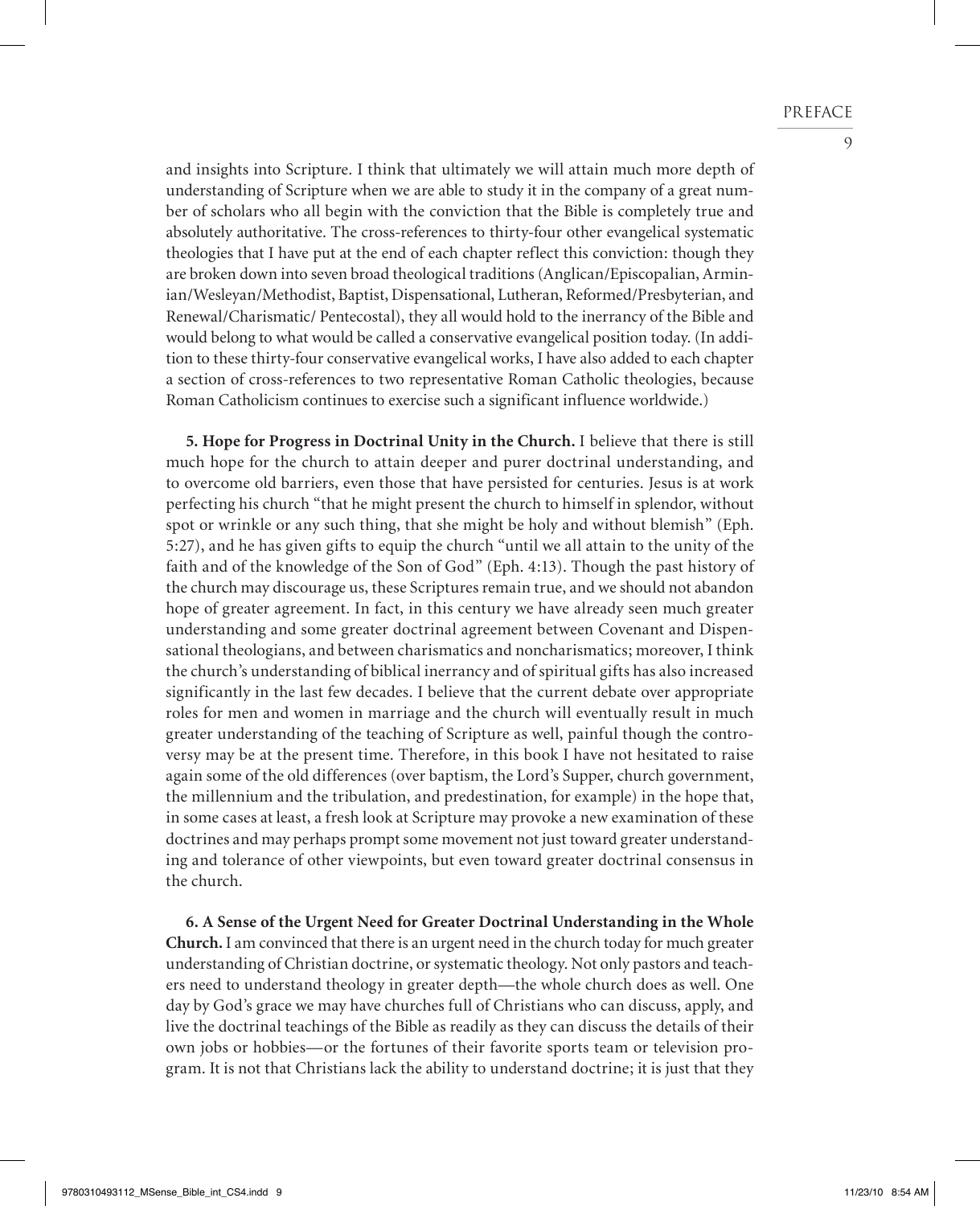must have access to it in an understandable form. Once that happens, I think that many Christians will find that understanding (and living) the doctrines of Scripture is one of their greatest joys.

*"O give thanks to the Lord, for he is good; for his steadfast love endures for ever!" (Ps. 118:29).*

"Not to us, O LORD, not to us, but to your name give glory" (Ps. 115:1).

WAYNE GRUDEM Phoenix Seminary 4222 E. Thomas Road/Suite 400 Phoenix, Arizona 85018 USA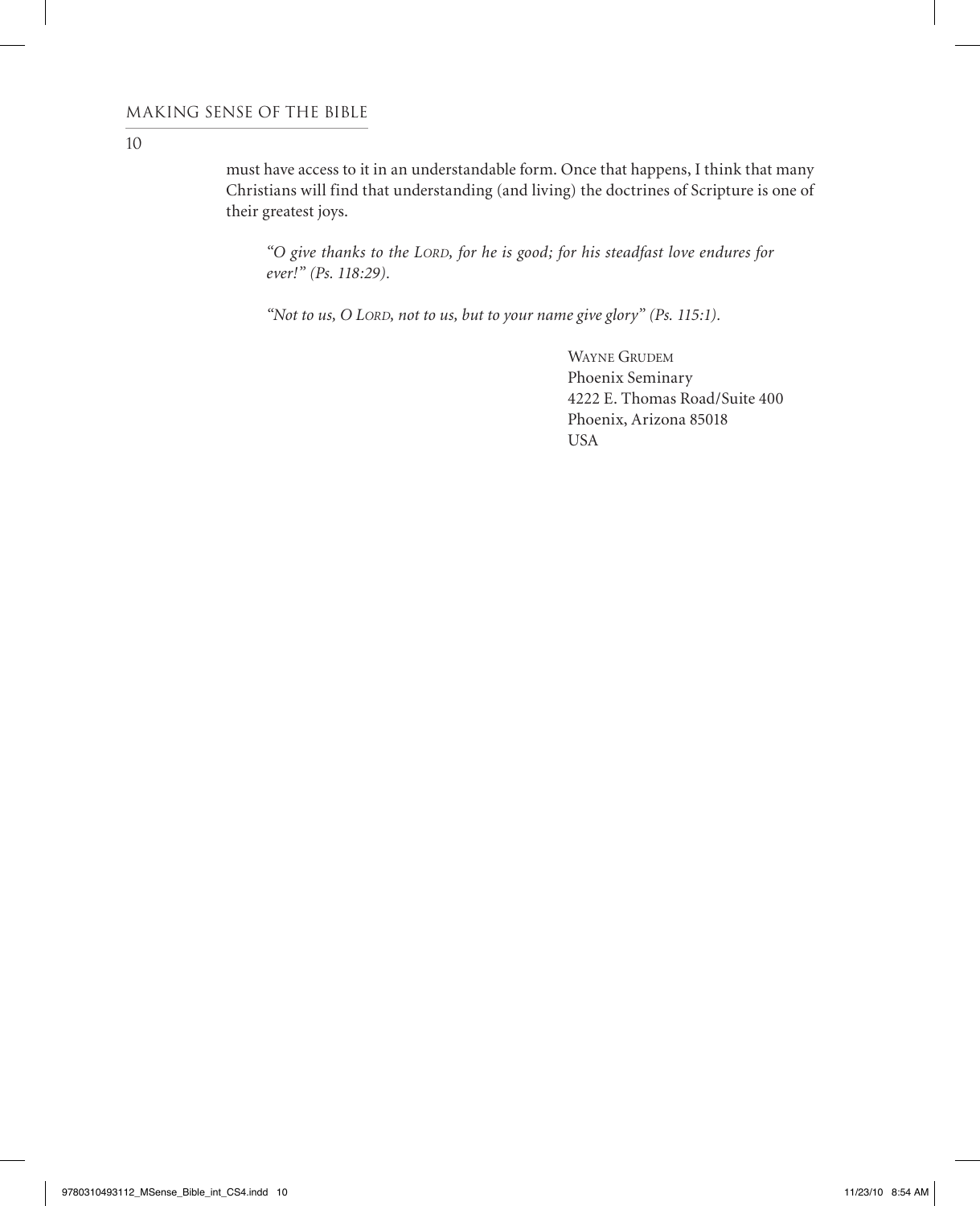# ABBREVIATIONS

| A Greek-English Lexicon of the New Testament and Other Early Chris-         |  |  |
|-----------------------------------------------------------------------------|--|--|
| tian Literature. Ed. Walter Bauer. Rev. and trans. Wm. Arndt, F. W.         |  |  |
| Gingrich, and F. Danker. Chicago: University of Chicago Press, 1979.        |  |  |
| A Hebrew and English Lexicon of the Old Testament. F. Brown, S. R.          |  |  |
| Driver, and C. Briggs. Oxford: Clarendon Press, 1907; reprinted, with       |  |  |
| corrections, 1968.                                                          |  |  |
| Bulletin of the Evangelical Theological Society                             |  |  |
| Bibliotheca Sacra                                                           |  |  |
| compare                                                                     |  |  |
| Creation Research Society Quarterly                                         |  |  |
| Christianity Today                                                          |  |  |
| Criswell Theological Review                                                 |  |  |
| Dictionary of Pentecostal and Charismatic Movements. Stanley M.             |  |  |
| Burgess and Gary B. McGee, eds. Grand Rapids: Zondervan, 1988.              |  |  |
| Expositor's Bible Commentary. Frank E. Gaebelein, ed. Grand Rapids:         |  |  |
| Zondervan, 1976.                                                            |  |  |
| edited by, edition                                                          |  |  |
| Evangelical Dictionary of Theology. Walter Elwell, ed. Grand Rapids:        |  |  |
| Baker, 1984.                                                                |  |  |
| and others                                                                  |  |  |
| The Illustrated Bible Dictionary. Ed. J. D. Douglas, et al. 3 vols. Leices- |  |  |
| ter: Inter-Varsity Press, and Wheaton: Tyndale House, 1980.                 |  |  |
| International Standard Bible Encyclopedia. Revised edition. G. W.           |  |  |
| Bromiley, ed. Grand Rapids: Eerdmans, 1982.                                 |  |  |
| Journal of the American Medical Association                                 |  |  |
| Journal of Biblical Literature                                              |  |  |
| Journal of the Evangelical Theological Society                              |  |  |
| Journal for the Study of the Old Testament                                  |  |  |
| King James Version (Authorized Version)                                     |  |  |
| A Greek-English Lexicon, ninth edition. Henry Liddell, Robert Scott,        |  |  |
| H. S. Jones, R. McKenzie. Oxford: Clarendon Press, 1940.                    |  |  |
| Septuagint                                                                  |  |  |
| margin or marginal notes                                                    |  |  |
| note                                                                        |  |  |
| no date of publication given                                                |  |  |
| no place of publication given                                               |  |  |
|                                                                             |  |  |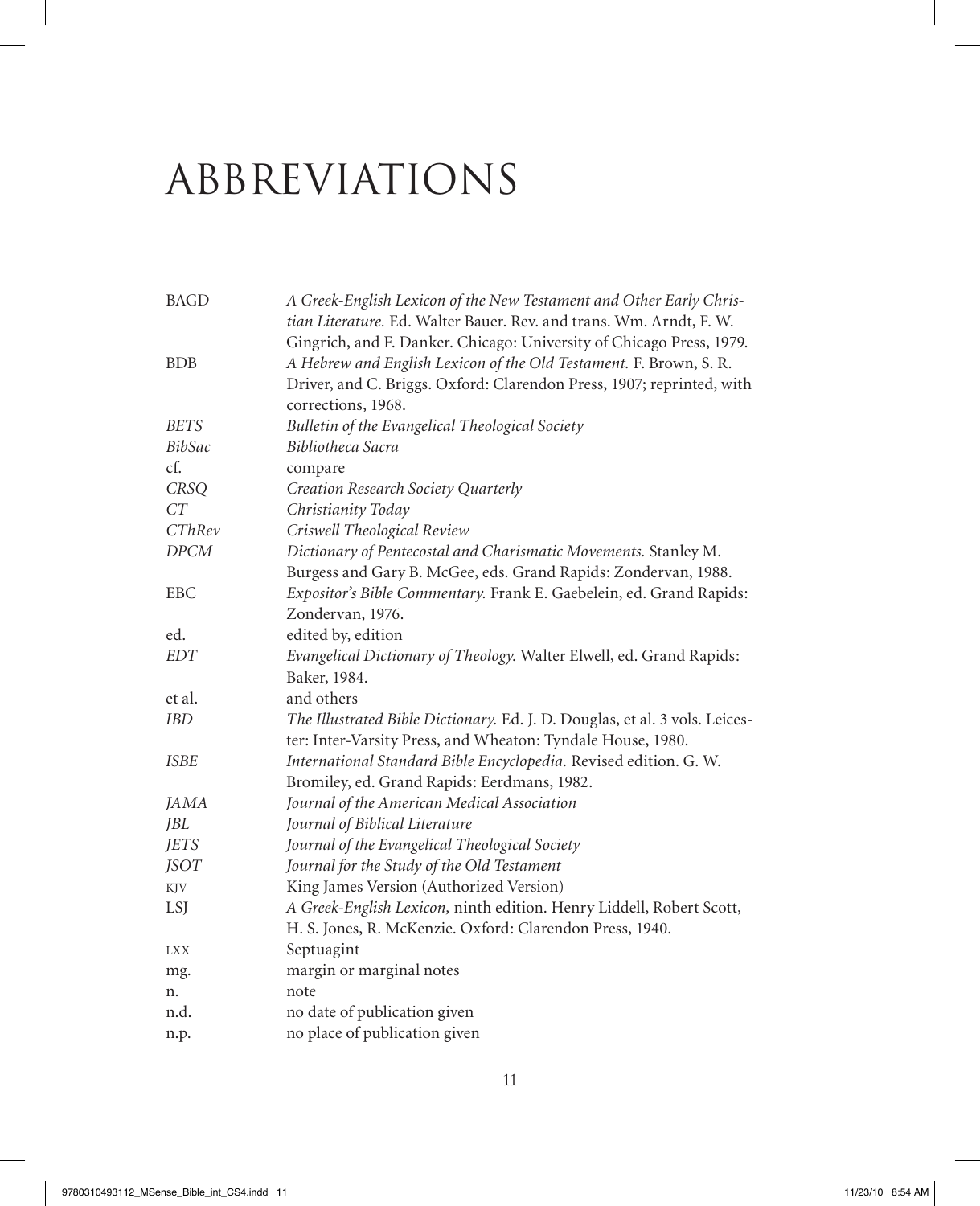| <b>NASB</b>   | New American Standard Bible                                                                                                                  |  |
|---------------|----------------------------------------------------------------------------------------------------------------------------------------------|--|
| <b>NDT</b>    | New Dictionary of Theology. S. B. Ferguson, D. F. Wright, J. I. Packer,<br>eds. Leicester and Downers Grove, Ill.: InterVarsity Press, 1988. |  |
| NIDCC         | New International Dictionary of the Christian Church. Ed. J. D. Doug-<br>las et al. Grand Rapids: Zondervan, 1974.                           |  |
| <b>NIDNTT</b> | The New International Dictionary of New Testament Theology. 3 vols.                                                                          |  |
|               | Colin Brown, gen. ed. Grand Rapids: Zondervan, 1975-78.                                                                                      |  |
| <b>NIGTC</b>  | New International Greek Testament Commentaries                                                                                               |  |
| <b>NIV</b>    | New International Version                                                                                                                    |  |
| <b>NKJV</b>   | New King James Version                                                                                                                       |  |
| NTS           | New Testament Studies                                                                                                                        |  |
| ODCC          | Oxford Dictionary of the Christian Church. Ed. F. L. Cross. London                                                                           |  |
|               | and New York: Oxford University Press, 1977.                                                                                                 |  |
| rev.          | revised                                                                                                                                      |  |
| <b>RSV</b>    | <b>Revised Standard Version</b>                                                                                                              |  |
| TB            | Tyndale Bulletin                                                                                                                             |  |
| <b>TDNT</b>   | Theological Dictionary of the New Testament. 10 vols. G. Kittel and                                                                          |  |
|               | G. Friedrich, eds.; trans. G. W. Bromiley. Grand Rapids: Eerdmans,                                                                           |  |
|               | $1964 - 76.$                                                                                                                                 |  |
| <b>TNTC</b>   | Tyndale New Testament Commentaries                                                                                                           |  |
| <b>TOTC</b>   | Tyndale Old Testament Commentaries                                                                                                           |  |
| trans.        | translated by                                                                                                                                |  |
| <b>TrinI</b>  | Trinity Journal                                                                                                                              |  |
| vol.          | volume                                                                                                                                       |  |
| <b>WBC</b>    | Word Biblical Commentary                                                                                                                     |  |
| WTJ           | Westminster Theological Journal                                                                                                              |  |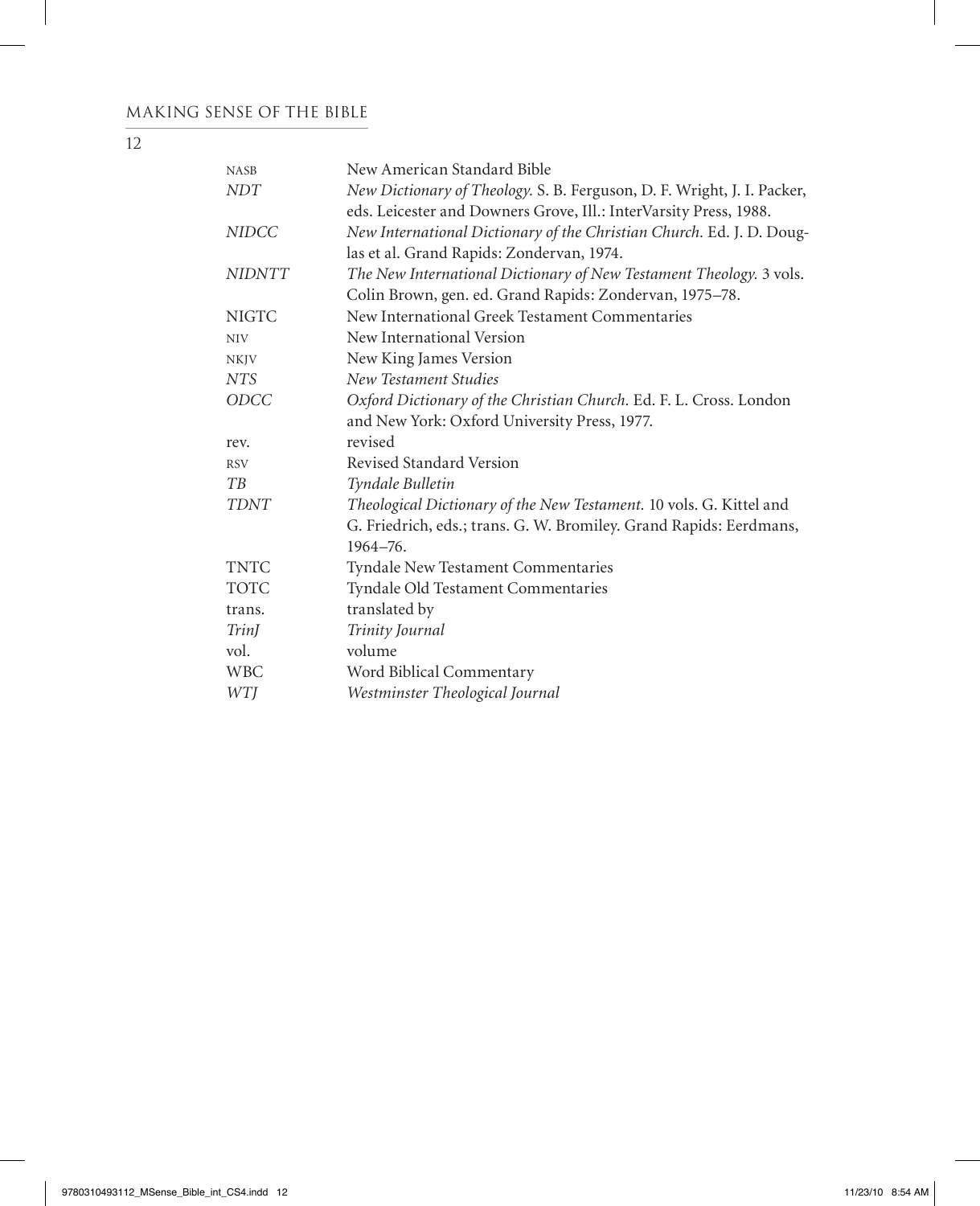# Introduction to Systematic Theology

# *What is systematic theology? Why should Christians study it? How should we study it?*

# Explanation and Scriptural Basis

### **A. Definition of Systematic Theology**

What is systematic theology? Many different definitions have been given, but for the purposes of this book the following definition will be used: *Systematic theology is any study that answers the question, "What does the whole Bible teach us today?" about any given topic.*<sup>1</sup>

This definition indicates that systematic theology involves collecting and understanding all the relevant passages in the Bible on various topics and then summarizing their teachings clearly so that we know what to believe about each topic.

**1. Relationship to Other Disciplines.** The emphasis of this book will not therefore be on *historical theology* (a historical study of how Christians in different periods have understood various theological topics) or *philosophical theology* (studying theological topics largely without use of the Bible, but using the tools and methods of philosophical reasoning and what can be known about God from observing the universe) or *apologetics* 

this point, and to say that he has probably influenced my theological thinking more than anyone else, especially in the crucial areas of the nature of systematic theology and the doctrine of the Word of God. Many of his former students will recognize echoes of his teaching in the following pages, especially in those two areas.

<sup>&</sup>lt;sup>1</sup>This definition of systematic theology is taken from Professor John Frame, now of Westminster Seminary in Escondido, California, under whom I was privileged to study in 1971 – 73 (at Westminster Seminary, Philadelphia). Though it is impossible to acknowledge my indebtedness to him at every point, it is appropriate to express gratitude to him at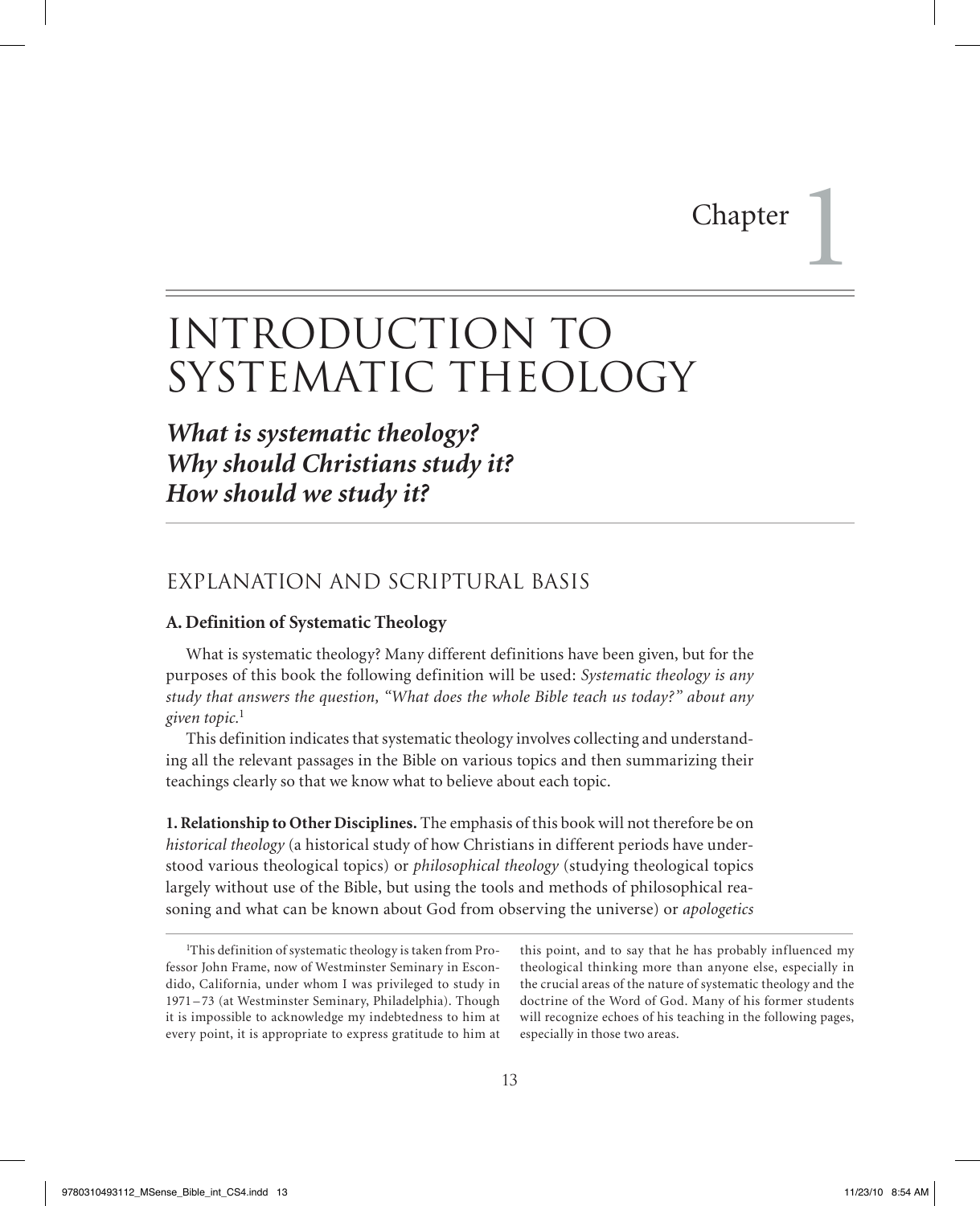(providing a defense of the truthfulness of the Christian faith for the purpose of convincing unbelievers). These three subjects, which are worthwhile subjects for Christians to pursue, are sometimes also included in a broader definition of the term *systematic theology.* In fact, some consideration of historical, philosophical, and apologetic matters will be found at points throughout this book. This is because historical study informs us of the insights gained and the mistakes made by others previously in understanding Scripture; philosophical study helps us understand right and wrong thought forms common in our culture and others; and apologetic study helps us bring the teachings of Scripture to bear on the objections raised by unbelievers. But these areas of study are not the focus of this volume, which rather interacts directly with the biblical text in order to understand what the Bible itself says to us about various theological subjects.

If someone prefers to use the term *systematic theology* in the broader sense just mentioned instead of the narrow sense which has been defined above, it will not make much difference.2 Those who use the narrower definition will agree that these other areas of study definitely contribute in a positive way to our understanding of systematic theology, and those who use the broader definition will certainly agree that historical theology, philosophical theology, and apologetics can be distinguished from the process of collecting and synthesizing all the relevant Scripture passages for various topics. Moreover, even though historical and philosophical studies do contribute to our understanding of theological questions, only Scripture has the final authority to define what we are to believe, $3$  and it is therefore appropriate to spend some time focusing on the process of analyzing the teaching of Scripture itself.

Systematic theology, as we have defined it, also differs from *Old Testament theology, New Testament theology,* and *biblical theology.* These three disciplines organize their topics historically and in the order the topics are presented in the Bible. Therefore, in Old Testament theology, one might ask, "What does Deuteronomy teach about prayer?" or "What do the Psalms teach about prayer?" or "What does Isaiah teach about prayer?" or even, "What does the whole Old Testament teach about prayer and how is that teaching developed over the history of the Old Testament?" In New Testament theology one might ask, "What does John's gospel teach about prayer?" or "What does Paul teach about prayer?" or even "What does the New Testament teach about prayer and what is the historical development of that teaching as it progresses through the New Testament?"

"Biblical theology" has a technical meaning in theological studies. It is the larger category that contains both Old Testament theology and New Testament theology as we have defined them above. Biblical theology gives special attention to the teachings of *individual authors and sections* of Scripture, and to the place of each teaching in the *historical development* of Scripture.<sup>4</sup> So one might ask, "What is the historical development

4The term "biblical theology" might seem to be a natural and appropriate one for the process I have called

<sup>2</sup>Gordon Lewis and Bruce Demarest have coined a new phrase, "integrative theology," to refer to systematic theology in this broader sense: see their excellent work, *Integrative Theology* (Grand Rapids: Zondervan, 1996). For each doctrine, they analyze historical alternatives and relevant biblical passages, give a coherent summary of the doctrine, answer philosophical objections, and give practical application.

<sup>3</sup>Charles Hodge says, "The Scriptures contain all the Facts of Theology" (section heading in *Systematic Theology,* 1:15). He argues that ideas gained from intuition or observation or experience are valid in theology only if they are supported by the teaching of Scripture.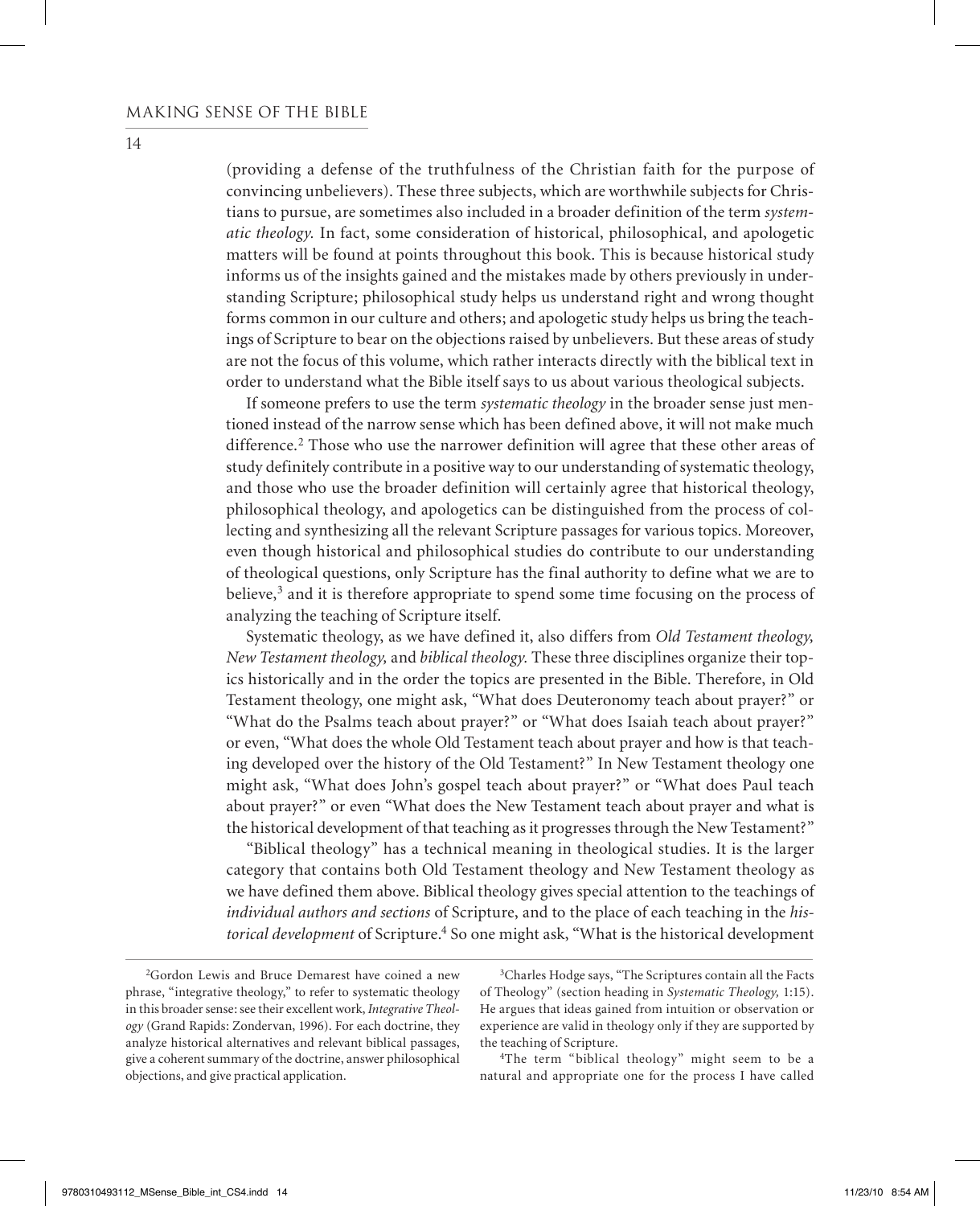of the teaching about prayer as it is seen throughout the history of the Old Testament and then of the New Testament?" Of course, this question comes very close to the question, "What does the whole Bible teach us today about prayer?" (which would be *systematic theology* by our definition). It then becomes evident that the boundary lines between these various disciplines often overlap at the edges, and parts of one study blend into the next. Yet there is still a difference, for biblical theology traces the historical development of a doctrine and the way in which one's place at some point in that historical development affects one's understanding and application of that particular doctrine. Biblical theology also focuses on the understanding of each doctrine that the biblical authors and their original hearers or readers possessed.

Systematic theology, on the other hand, makes use of the material of biblical theology and often builds on the results of biblical theology. At some points, especially where great detail and care is needed in the development of a doctrine, systematic theology will even use a biblical-theological method, analyzing the development of each doctrine through the historical development of Scripture. But the focus of systematic theology remains different: its focus is on the collection and then the summary of the teaching of all the biblical passages on a particular subject. Thus systematic theology asks, for example, "What does the whole Bible teach us today about prayer?" It attempts to summarize the teaching of Scripture in a brief, understandable, and very carefully formulated statement.

**2. Application to Life.** Furthermore, systematic theology focuses on summarizing each doctrine as it should be understood by present-day Christians. This will sometimes involve the use of terms and even concepts that were not themselves used by any individual biblical author, but that are the proper result of combining the teachings of two or more biblical authors on a particular subject. The terms *Trinity, incarnation,* and *deity of Christ,* for example, are not found in the Bible, but they usefully summarize biblical concepts.

Defining systematic theology to include "what the whole Bible *teaches us* today" implies that application to life is a necessary part of the proper pursuit of systematic theology. Thus a doctrine under consideration is seen in terms of its practical value for living the Christian life. Nowhere in Scripture do we find doctrine studied for its own sake or in isolation from life. The biblical writers consistently apply their teaching to life. Therefore, any Christian reading this book should find his or her Christian life enriched and deepened during this study; indeed, if personal spiritual growth does not occur, then the book has not been written properly by the author or the material has not been rightly studied by the reader.

**3. Systematic Theology and Disorganized Theology.** If we use this definition of systematic theology, it will be seen that most Christians actually do systematic theology (or at least make systematic-theological statements) many times a week. For example: "The Bible says that everyone who believes in Jesus Christ will be saved." "The Bible says

"systematic theology." However, its usage in theological studies to refer to tracing the historical development of doctrines throughout the Bible is too well established, so that starting now

to use the term biblical theology to refer to what I have called systematic theology would only result in confusion.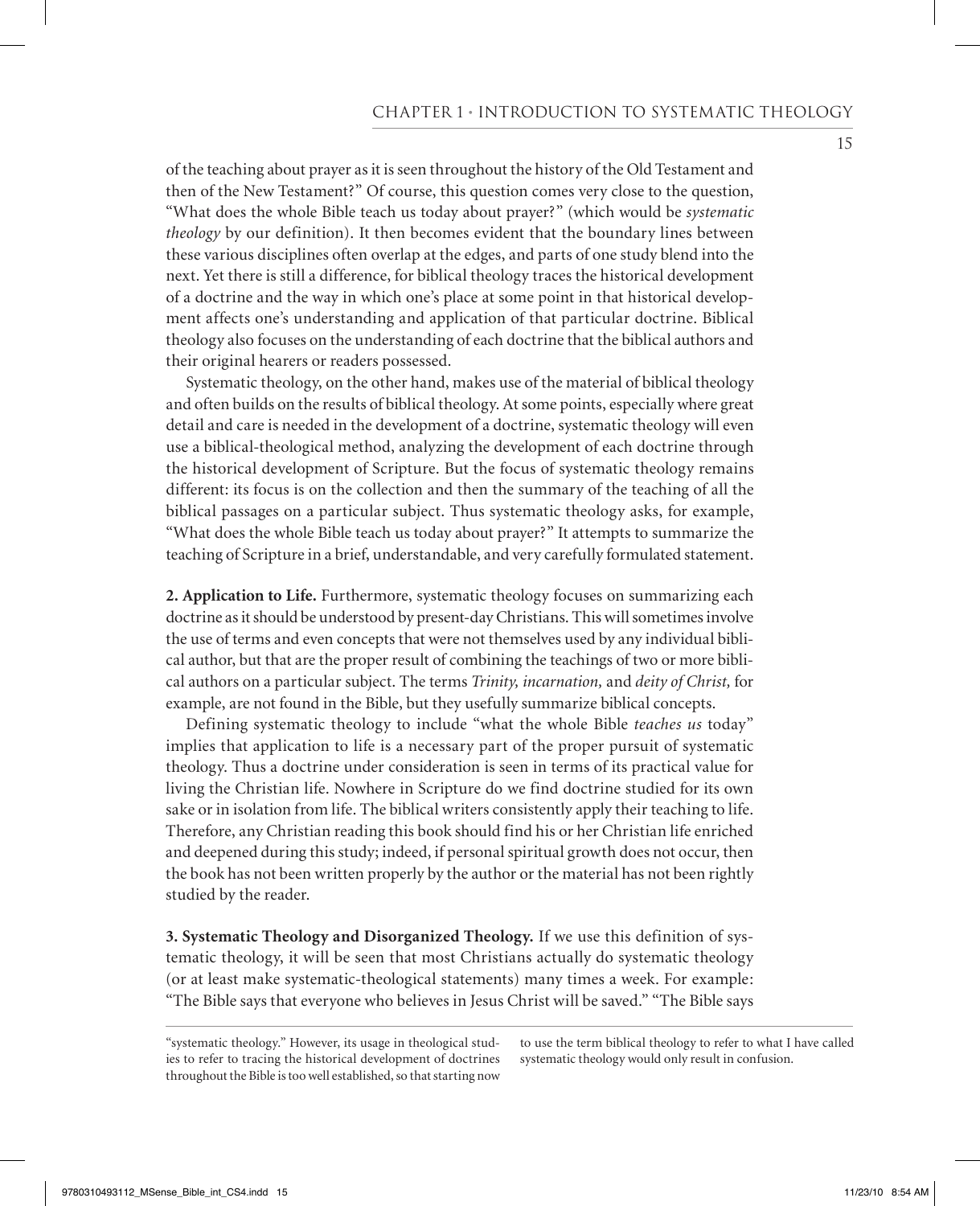that Jesus Christ is the only way to God." "The Bible says that Jesus is coming again." These are all summaries of what Scripture says and, as such, they are systematictheological statements. In fact, every time a Christian says something about what the whole Bible says, he or she is in a sense doing "systematic theology"—according to our definition—by thinking about various topics and answering the question, "What does the whole Bible teach us today?"5

How then does this book differ from the "systematic theology" that most Christians do? First, it treats biblical topics in a *carefully organized way* to guarantee that all important topics will receive thorough consideration. This organization also provides one sort of check against inaccurate analysis of individual topics, for it means that all other doctrines that are treated can be compared with each topic for consistency in methodology and absence of contradictions in the relationships between the doctrines. This also helps to ensure balanced consideration of complementary doctrines: Christ's deity and humanity are studied together, for example, as are God's sovereignty and man's responsibility, so that wrong conclusions will not be drawn from an imbalanced emphasis on only one aspect of the full biblical presentation.

In fact, the adjective *systematic* in systematic theology should be understood to mean something like "carefully organized by topics," with the understanding that the topics studied will be seen to fit together in a consistent way, and will include all the major doctrinal topics of the Bible. Thus "systematic" should be thought of as the opposite of "randomly arranged" or "disorganized." In systematic theology topics are treated in an orderly or "systematic" way.

A second difference between this book and the way most Christians do systematic theology is that it treats topics in *much more detail* than most Christians do. For example, an ordinary Christian as a result of regular reading of the Bible may make the theological statement, "The Bible says that everyone who believes in Jesus Christ will be saved." That is a perfectly true summary of a major biblical teaching. However, it can take several pages to elaborate more precisely what it means to "believe in Jesus Christ," and it could take several chapters to explain what it means to "be saved" in all of the many implications of that term.

Third, a formal study of systematic theology will make it possible to formulate summaries of biblical teachings with *much more accuracy* than Christians would normally arrive at without such a study. In systematic theology, summaries of biblical teachings must be worded precisely to guard against misunderstandings and to exclude false teachings.

Fourth, a good theological analysis must find and treat fairly *all the relevant Bible passages* for each particular topic, not just some or a few of the relevant passages. This

all of Scripture to demonstrate doctrinal conclusions: Jesus in Luke 24:25 – 27 (and elsewhere); Apollos in Acts 18:28; the Jerusalem Council in Acts 15; and Paul in Acts 17:2-3; 20:27; and all of Romans. To this list could be added Heb. 1 (on Christ's divine Sonship), Heb. 11 (on the nature of true faith), and many other passages from the Epistles.

<sup>5</sup>Robert L. Reymond, "The Justification of Theology with a Special Application to Contemporary Christology," in Nigel M. Cameron, ed., *The Challenge of Evangelical Theology: Essays in Approach and Method* (Edinburgh: Rutherford House, 1987), pp. 82–104, cites several examples from the New Testament of this kind of searching through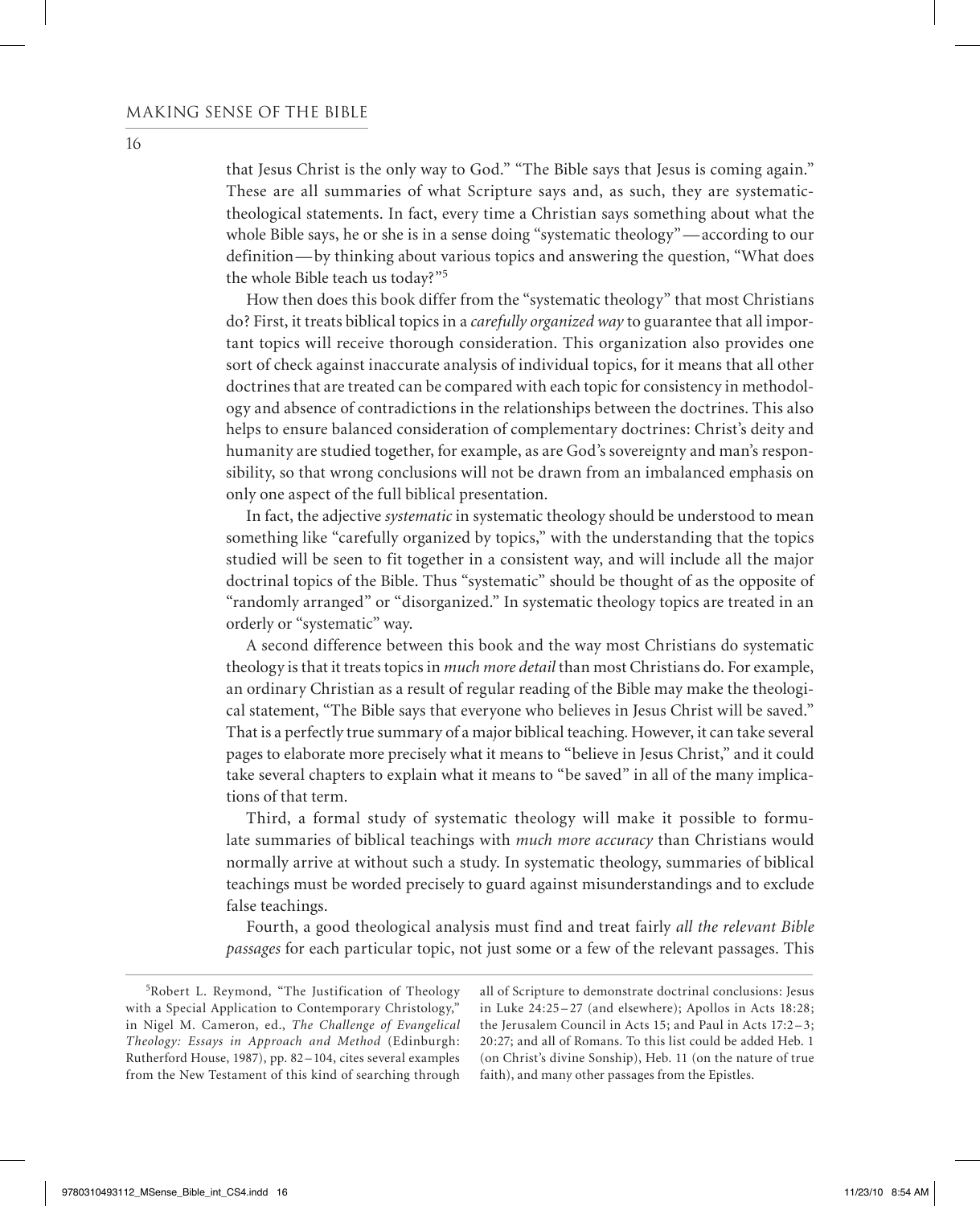often means that it must depend on the results of careful exegesis (or interpretation) of Scripture generally agreed upon by evangelical interpreters or, where there are significant differences of interpretation, systematic theology will include detailed exegesis at certain points.

Because of the large number of topics covered in a study of systematic theology and because of the great detail with which these topics are analyzed, it is inevitable that someone studying a systematic theology text or taking a course in systematic theology for the first time will have many of his or her own personal beliefs challenged or modified, refined or enriched. It is of utmost importance therefore that each person beginning such a course firmly resolve in his or her own mind to abandon as false any idea which is found to be clearly contradicted by the teaching of Scripture. But it is also very important for each person to resolve not to believe any individual doctrine simply because this textbook or some other textbook or teacher says that it is true, unless this book or the instructor in a course can convince the student from the text of Scripture itself. It is Scripture alone, not "conservative evangelical tradition" or any other human authority, that must function as the normative authority for the definition of what we should believe.

**4. What Are Doctrines?** In this book, the word *doctrine* will be understood in the following way: *A doctrine is what the whole Bible teaches us today about some particular topic.* This definition is directly related to our earlier definition of systematic theology, since it shows that a "doctrine" is simply the result of the process of doing systematic theology with regard to one particular topic. Understood in this way, doctrines can be very broad or very narrow. We can speak of "the doctrine of God" as a major doctrinal category, including a summary of all that the Bible teaches us today about God. Such a doctrine would be exceptionally large. On the other hand, we may also speak more narrowly of the doctrine of God's eternity, or the doctrine of the Trinity, or the doctrine of God's justice.<sup>6</sup>

Within the major doctrinal category of this book, many more specific teachings have been selected as appropriate for inclusion. Generally these meet at least one of the following three criteria: (1) they are doctrines that are most emphasized in Scripture; (2) they are doctrines that have been most significant throughout the history of the church and have been important for all Christians at all times; (3) they are doctrines that have become important for Christians in the present situation in the history of the church (even though some of these doctrines may not have been of such great interest earlier in church history). Some examples of doctrines in the third category would be the doctrine of the inerrancy of Scripture, the doctrine of baptism in the Holy Spirit, the doctrine of Satan and demons with particular reference to spiritual warfare, the doctrine of spiritual gifts in the New Testament age, and the doctrine of the creation of man as male and female in relation to the understanding of roles appropriate to men and women today.

term frequently refers to doctrines that have official church endorsement. *Dogmatic theology* is another term for *systematic theology.*

<sup>6</sup>The word *dogma* is an approximate synonym for *doctrine,*  but I have not used it in this book. *Dogma* is a term more often used by Roman Catholic and Lutheran theologians, and the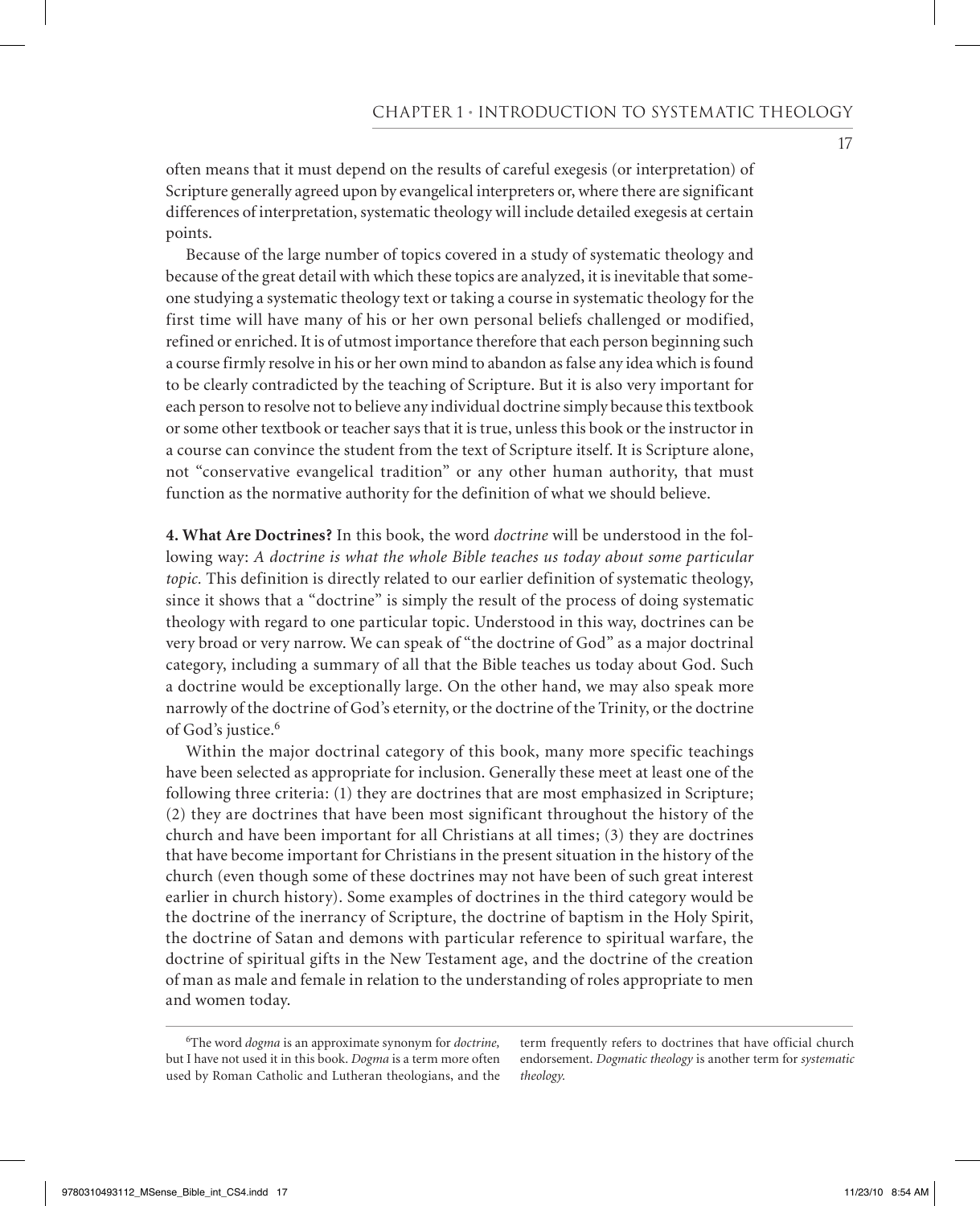Finally, what is the difference between systematic theology and *Christian ethics?*  Although there is inevitably some overlap between the study of theology and the study of ethics, I have tried to maintain a distinction in emphasis. The emphasis of systematic theology is on what God wants us to *believe* and to *know,* while the emphasis in Christian ethics is on what God wants us to *do* and what *attitudes* he wants us to have. Such a distinction is reflected in the following definition: *Christian ethics is any study that answers the question, "What does God require us to do and what attitudes does he require us to have today?" with regard to any given situation.* Thus theology focuses on ideas while ethics focuses on situations in life. Theology tells us how we should think while ethics tells us how we should live. A textbook on ethics, for example, would discuss topics such as marriage and divorce, lying and telling the truth, stealing and ownership of property, abortion, birth control, homosexuality, the role of civil government, discipline of children, capital punishment, war, care for the poor, racial discrimination, and so forth. Of course there is some overlap: theology must be applied to life (therefore it is often ethical to some degree). And ethics must be based on proper ideas of God and his world (therefore it is theological to some degree).

This book will emphasize systematic theology, though it will not hesitate to apply theology to life where such application comes readily. Still, for a thorough treatment of Christian ethics, another textbook similar to this in scope would be necessary.

#### **B. Initial Assumptions of This Book**

We begin with two assumptions or presuppositions: (1) that the Bible is true and that it is, in fact, our only absolute standard of truth; (2) that the God who is spoken of in the Bible exists, and that he is who the Bible says he is: the Creator of heaven and earth and all things in them. These two presuppositions, of course, are always open to later adjustment or modification or deeper confirmation, but at this point, these two assumptions form the point at which we begin.

#### **C. Why Should Christians Study Theology?**

Why should Christians study systematic theology? That is, why should we engage in the process of collecting and summarizing the teachings of many individual Bible passages on particular topics? Why is it not sufficient simply to continue reading the Bible regularly every day of our lives?

**1. The Basic Reason.** Many answers have been given to this question, but too often they leave the impression that systematic theology somehow can "improve" on the Bible by doing a better job of organizing its teachings or explaining them more clearly than the Bible itself has done. Thus we may begin implicitly to deny the clarity of Scripture or the sufficiency of Scripture.

However, Jesus commanded his disciples and now commands us also to *teach*  believers to observe all that he commanded:

Go therefore and make disciples of all nations, baptizing them in the name of the Father and of the Son and of the Holy Spirit, *teaching them* to observe all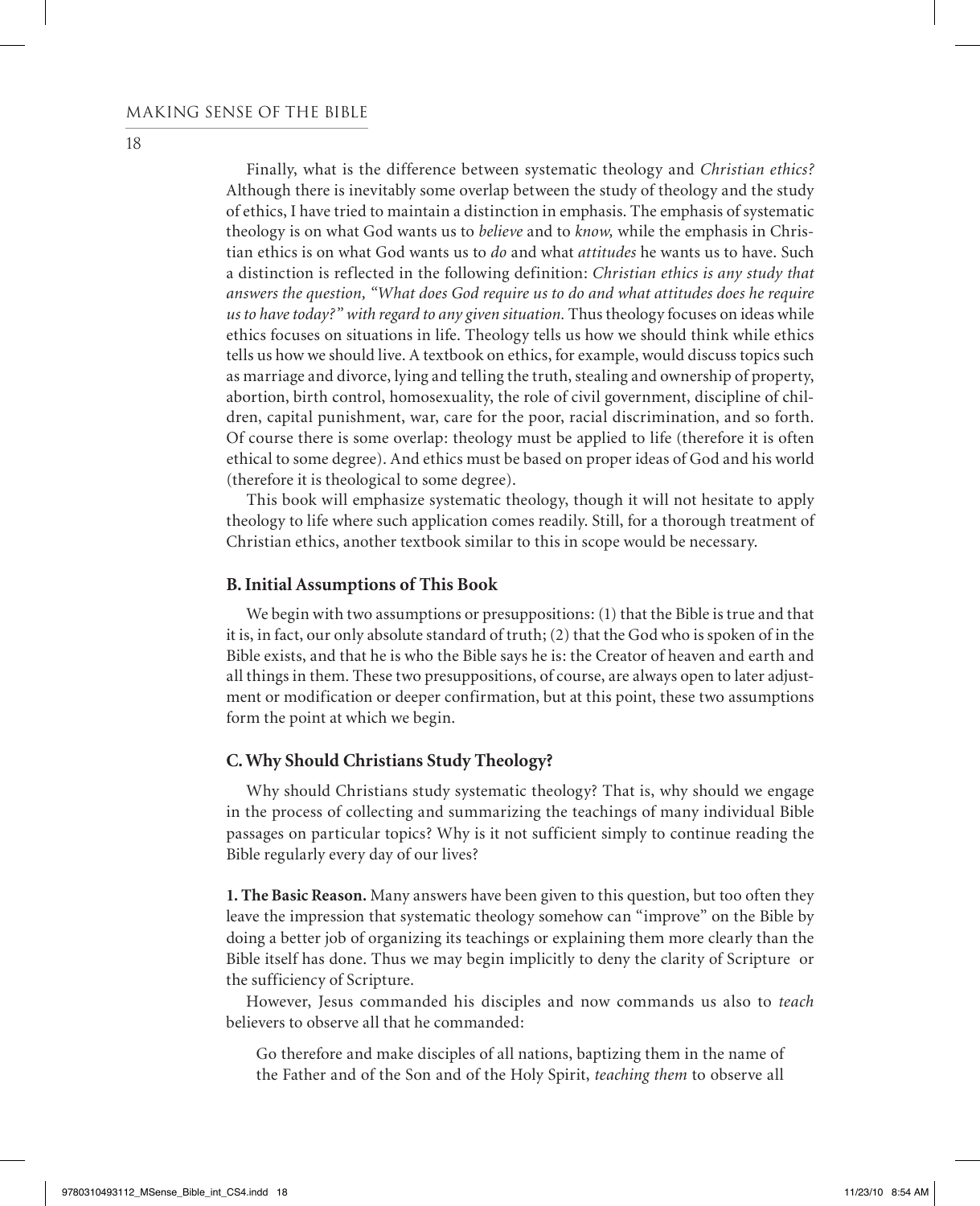that I have commanded you; and lo, I am with you always, to the close of the age. (Matt. 28:19– 20)

Now to teach all that Jesus commanded, in a narrow sense, is simply to teach the content of the oral teaching of Jesus as it is recorded in the gospel narratives. However, in a broader sense, "all that Jesus commanded" includes the interpretation and application of his life and teachings, because in the book of Acts it is implied that it contains a narrative of what Jesus *continued* to do and teach through the apostles after his resurrection (note that 1:1 speaks of "all that Jesus *began* to do and teach"). "All that Jesus commanded" can also include the Epistles, since they were written under the supervision of the Holy Spirit and were also considered to be a "command of the Lord" (1 Cor. 14:37; see also John 14:26; 16:13; 1 Thess. 4:15; 2 Peter 3:2; and Rev. 1:1–3). Thus in a larger sense, "all that Jesus commanded" includes all of the New Testament.

Furthermore, when we consider that the New Testament writings endorse the absolute confidence Jesus had in the authority and reliability of the Old Testament Scriptures as God's words, and when we realize that the New Testament epistles also endorse this view of the Old Testament as absolutely authoritative words of God, then it becomes evident that we cannot teach "all that Jesus commanded" without including all of the Old Testament (rightly understood in the various ways in which it applies to the new covenant age in the history of redemption) as well.

The task of fulfilling the Great Commission includes therefore not only evangelism but also *teaching.* And the task of teaching all that Jesus commanded us is, in a broad sense, the task of teaching what the whole Bible says to us today. To effectively teach ourselves and to teach others what the whole Bible says, it is necessary to *collect* and *summarize* all the Scripture passages on a particular subject.

For example, if someone asks me, "What does the Bible teach about Christ's return?" I could say, "Just keep reading your Bible and you'll find out." But if the questioner begins reading at Genesis 1:1 it will be a long time before he or she finds the answer to his question. By that time many other questions will have needed answers, and his list of unanswered questions will begin to grow very long indeed. What does the Bible teach about the work of the Holy Spirit? What does the Bible teach about prayer? What does the Bible teach about sin? There simply is not time in our lifetimes to read through the entire Bible looking for an answer for ourselves every time a doctrinal question arises. Therefore, for us to learn what the Bible says, it is very helpful to have the benefit of the work of others who have searched through Scripture and found answers to these various topics.

We can teach others most effectively if we can direct them to the most relevant passages and suggest an appropriate summary of the teachings of those passages. Then the person who questions us can inspect those passages quickly for himself or herself and learn much more rapidly what the teaching of the Bible is on a particular subject. Thus the necessity of systematic theology for teaching what the Bible says comes about primarily because we are finite in our memory and in the amount of time at our disposal.

The basic reason for studying systematic theology, then, is that it enables us to teach ourselves and others what the whole Bible says, thus fulfilling the second part of the Great Commission.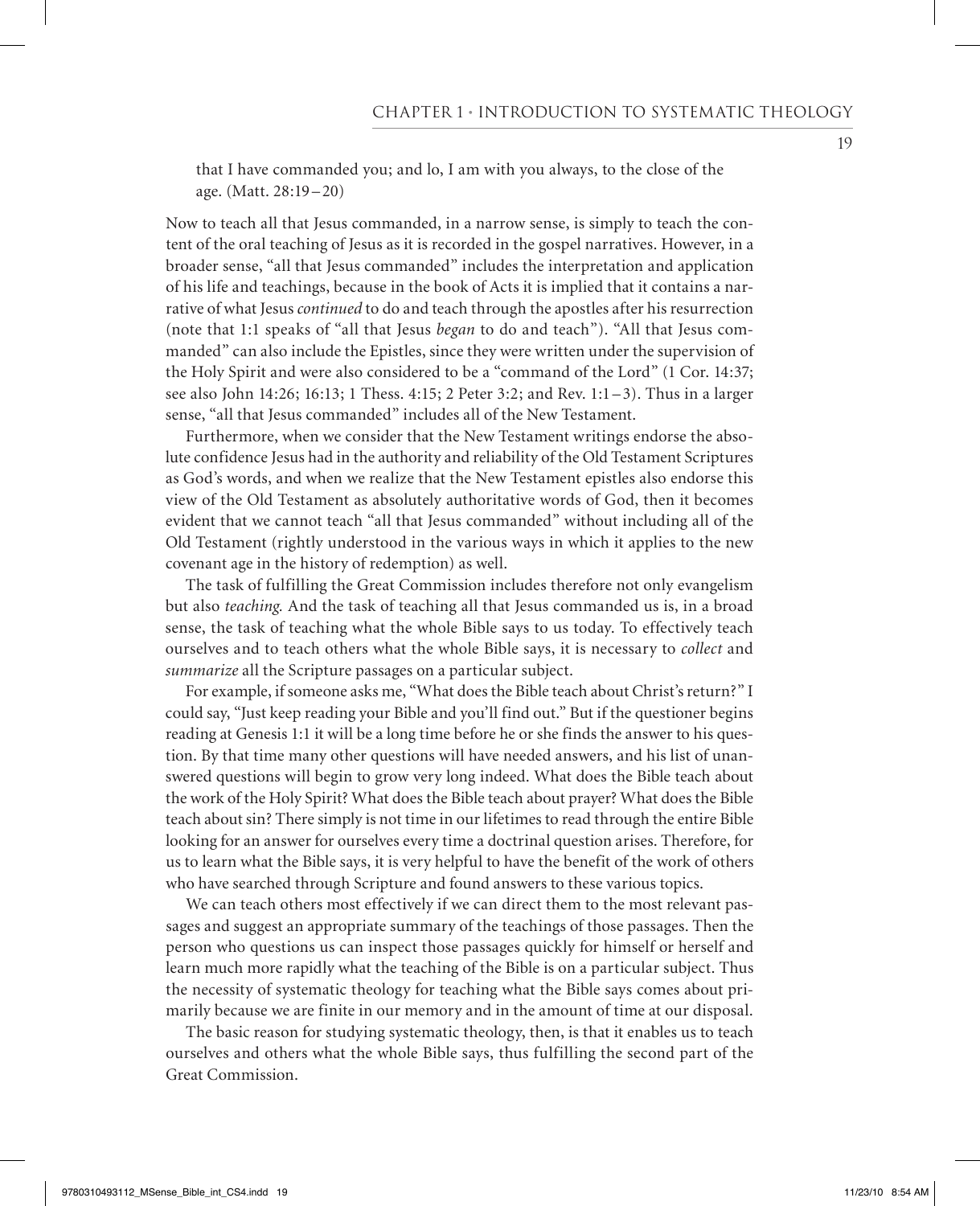**2. The Benefits to Our Lives.** Although the basic reason for studying systematic theology is that it is a means of obedience to our Lord's command, there are some additional specific benefits that come from such study.

First, studying theology helps us *overcome our wrong ideas.* If there were no sin in our hearts, we could read the Bible from cover to cover and, although we would not immediately learn everything in the Bible, we would most likely learn only true things about God and his creation. Every time we read it we would learn more true things and we would not rebel or refuse to accept anything we found written there. But with sin in our hearts we retain some rebelliousness against God. At various points there are—for all of us—biblical teachings which for one reason or another we do not want to accept. The study of systematic theology is of help in overcoming those rebellious ideas.

For example, suppose there is someone who does not want to believe that Jesus is personally coming back to earth again. We could show this person one verse or perhaps two that speak of Jesus' return to earth, but the person might still find a way to evade the force of those verses or read a different meaning into them. But if we collect twenty-five or thirty verses that say that Jesus is coming back to earth personally and write them all out on paper, our friend who hesitated to believe in Christ's return is much more likely to be persuaded by the breadth and diversity of biblical evidence for this doctrine. Of course, we all have areas like that, areas where our understanding of the Bible's teaching is inadequate. In these areas, it is helpful for us to be confronted with the *total weight of the teaching of Scripture* on that subject, so that we will more readily be persuaded even against our initial wrongful inclinations.

Second, studying systematic theology helps us to be *able to make better decisions later*  on new questions of doctrine that may arise. We cannot know what new doctrinal controversies will arise in the churches in which we will live and minister ten, twenty, or thirty years from now, if the Lord does not return before then. These new doctrinal controversies will sometimes include questions that no one has faced very carefully before. Christians will be asking, "What does the whole Bible say about this subject?" (The precise nature of biblical inerrancy and the appropriate understanding of biblical teaching on gifts of the Holy Spirit are two examples of questions that have arisen in our century with much more forcefulness than ever before in the history of the church.)

Whatever the new doctrinal controversies are in future years, those who have learned systematic theology well will be much better able to answer the new questions that arise. The reason for this is that everything that the Bible says is somehow related to everything else the Bible says (for it all fits together in a consistent way, at least within God's own understanding of reality, and in the nature of God and creation as they really are). Thus the new question will be related to much that has already been learned from Scripture. The more thoroughly that earlier material has been learned, the better able we will be to deal with those new questions.

This benefit extends even more broadly. We face problems of applying Scripture to life in many more contexts than formal doctrinal discussions. What does the Bible teach about husband-wife relationships? About raising children? About witnessing to a friend at work? What principles does Scripture give us for studying psychology, or economics, or the natural sciences? How does it guide us in spending money, or in saving, or in tith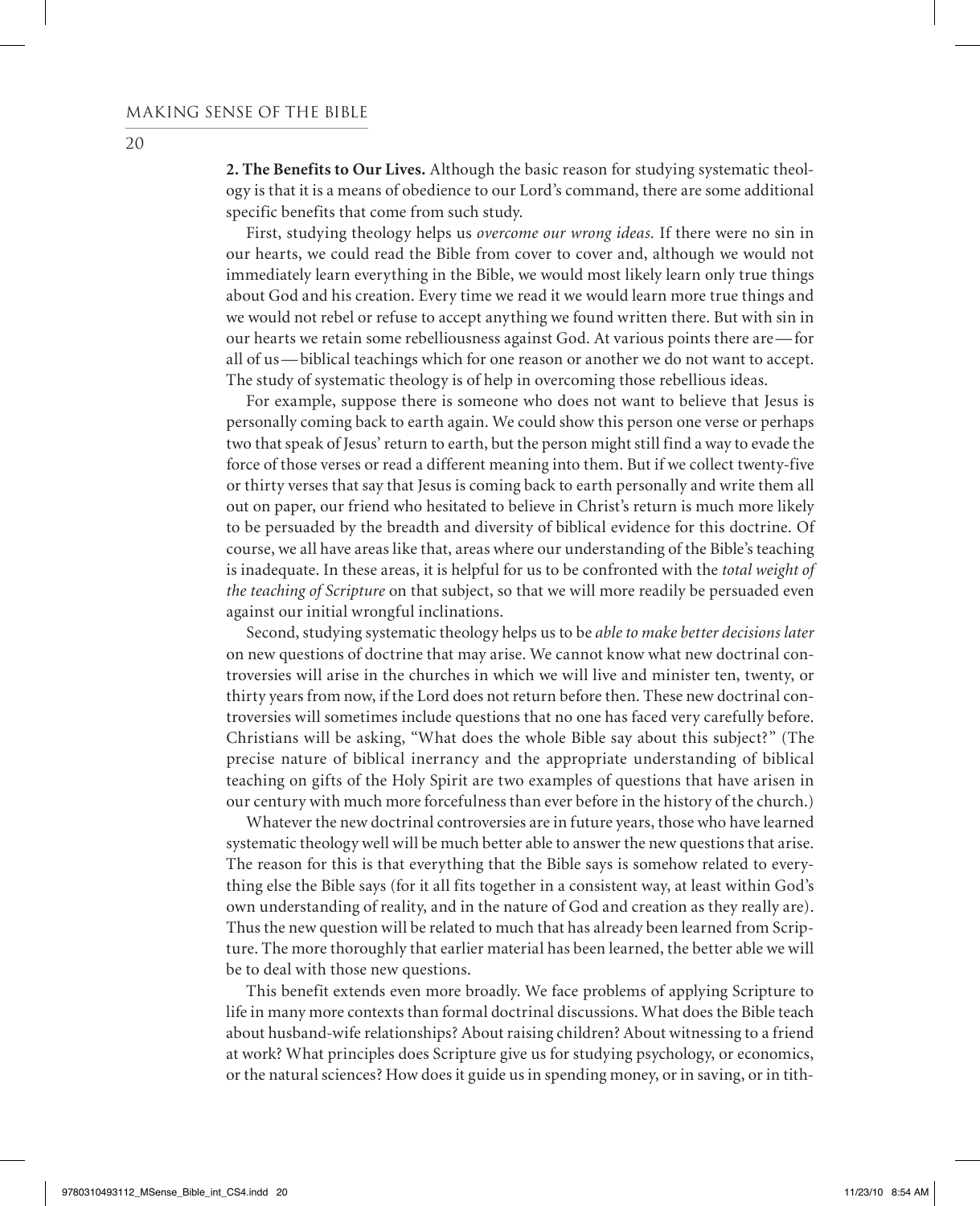ing? In every area of inquiry certain theological principles will come to bear, and those who have learned well the theological teachings of the Bible will be much better able to make decisions that are pleasing to God.

A helpful analogy at this point is that of a jigsaw puzzle. If the puzzle represents "what the whole Bible teaches us today about everything" then a course in systematic theology would be like filling in the border and some of the major items pictured in the puzzle. But we will never know everything that the Bible teaches about everything, so our jigsaw puzzle will have many gaps, many pieces that remain to be put in. Solving a new real-life problem is analogous to filling in another section of the jigsaw puzzle: the more pieces one has in place correctly to begin with, the easier it is to fit new pieces in, and the less apt one is to make mistakes. In this book the goal is to enable Christians to put into their "theological jigsaw puzzle" as many pieces with as much accuracy as possible, and to encourage Christians to go on putting in more and more correct pieces for the rest of their lives. The Christian doctrines studied here will act as guidelines to help in the filling in of all other areas, areas that pertain to all aspects of truth in all aspects of life.

Third, studying systematic theology will *help us grow as Christians.* The more we know about God, about his Word, about his relationships to the world and mankind, the better we will trust him, the more fully we will praise him, and the more readily we will obey him. Studying systematic theology rightly will make us more mature Christians. If it does not do this, we are not studying it in the way God intends.

In fact, the Bible often connects sound doctrine with maturity in Christian living: Paul speaks of "*the teaching which accords with godliness*" (1 Tim. 6:3) and says that his work as an apostle is "to further the faith of God's elect and their knowledge of *the truth which accords with godliness*" (Titus 1:1). By contrast, he indicates that all kinds of disobedience and immorality are "contrary to sound doctrine" (1 Tim. 1:10).

In connection with this idea it is appropriate to ask what the difference is between a "major doctrine" and a "minor doctrine." Christians often say they want to seek agreement in the church on major doctrines but also to allow for differences on minor doctrines. I have found the following guideline useful:

A major doctrine is one that has a significant impact on our thinking about other doctrines, or that has a significant impact on how we live the Christian life. A minor doctrine is one that has very little impact on how we think about other doctrines, and very little impact on how we live the Christian life.

By this standard doctrines such as the authority of the Bible, the Trinity, the deity of Christ, justification by faith, and many others would rightly be considered major doctrines. People who disagree with the historic evangelical understanding of any of these doctrines will have wide areas of difference with evangelical Christians who affirm these doctrines. By contrast, it seems to me that differences over forms of church government or some details about the Lord's Supper or the timing of the great tribulation concern minor doctrines. Christians who differ over these things can agree on perhaps every other area of doctrine, can live Christian lives that differ in no important way, and can have genuine fellowship with one another.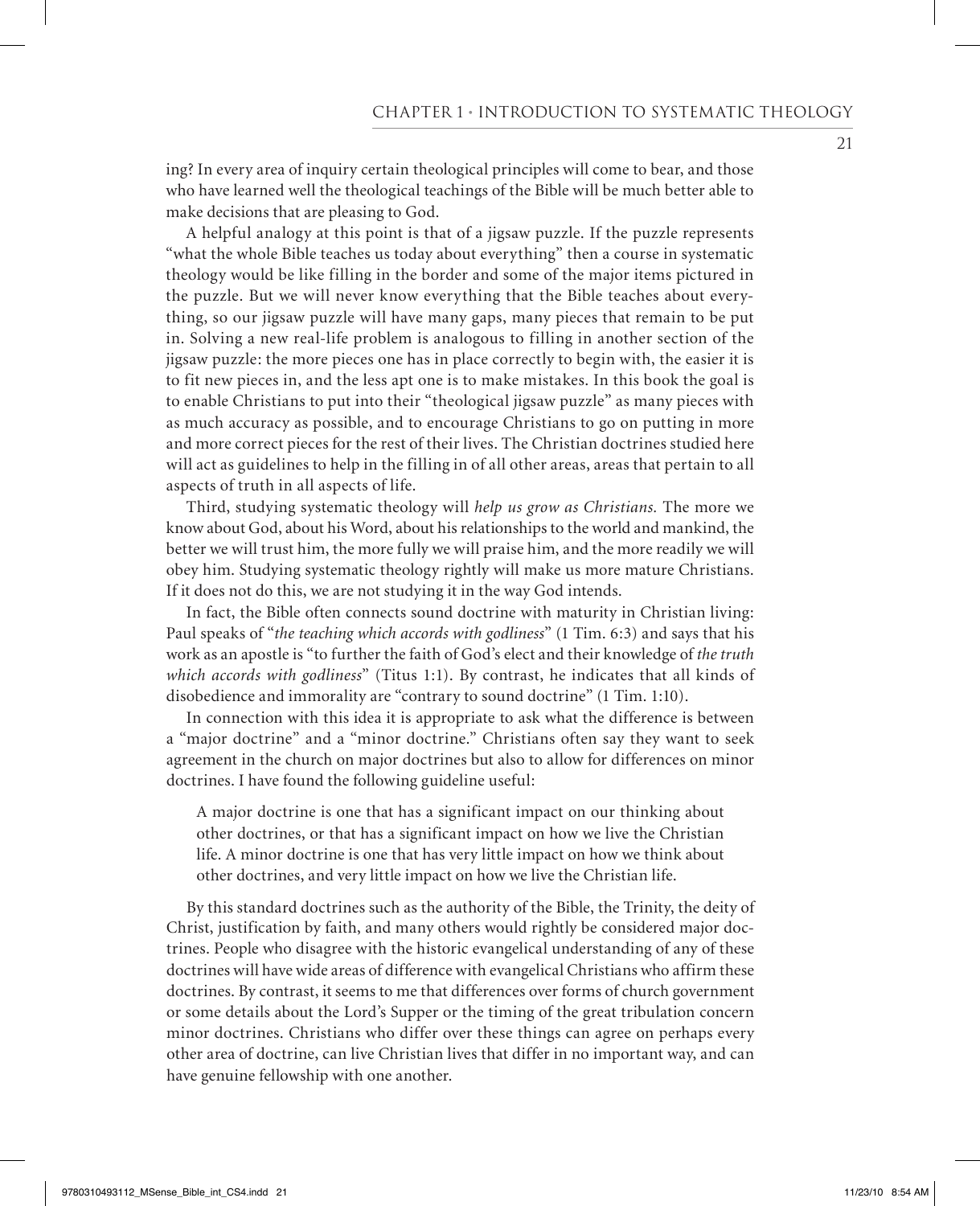Of course, we may find doctrines that fall somewhere between "major" and "minor" according to this standard. For example, Christians may differ over the degree of significance that should attach to the doctrine of baptism or the millennium or the extent of the atonement. That is only natural, because many doctrines have *some* influence on other doctrines or on life, but we may differ over whether we think it to be a "significant" influence. We could even recognize that there will be a range of significance here and just say that the more influence a doctrine has on other doctrines and on life, the more "major" it becomes. This amount of influence may even vary according to the historical circumstances and needs of the church at any given time. In such cases, Christians will need to ask God to give them mature wisdom and sound judgment as they try to determine to what extent a doctrine should be considered "major" in their particular circumstances.

#### **D. A Note on Two Objections to the Study of Systematic Theology**

**1. "The Conclusions Are 'Too Neat' to be True."** Some scholars look with suspicion at systematic theology when—or even because—its teachings fit together in a noncontradictory way. They object that the results are "too neat" and that systematic theologians must therefore be squeezing the Bible's teachings into an artificial mold, distorting the true meaning of Scripture to get an orderly set of beliefs.

To this objection two responses can be made: (1) We must first ask the people making the objection to tell us at what specific points Scripture has been misinterpreted, and then we must deal with the understanding of those passages. Perhaps mistakes have been made, and in that case there should be corrections.

Yet it is also possible that the objector will have no specific passages in mind, or no clearly erroneous interpretations to point to in the works of the most responsible evangelical theologians. Of course, incompetent exegesis can be found in the writings of the less competent scholars in *any* field of biblical studies, not just in systematic theology, but those "bad examples" constitute an objection not against the scholar's field but against the incompetent scholar himself.

It is very important that the objector be specific at this point because this objection is sometimes made by those who—perhaps unconsciously—have adopted from our culture a skeptical view of the possibility of finding universally true conclusions about anything, even about God from his Word. This kind of skepticism regarding theological truth is especially common in the modern university world where "systematic theology"—if it is studied at all—is studied only from the perspectives of philosophical theology and historical theology (including perhaps a historical study of the various ideas that were believed by the early Christians who wrote the New Testament, and by other Christians at that time and throughout church history). In this kind of intellectual climate the study of "systematic theology" as defined in this chapter would be considered impossible, because the Bible would be assumed to be merely the work of many human authors who wrote out of diverse cultures and experiences over the course of more than one thousand years: trying to find "what the whole Bible teaches" about any subject would be thought nearly as hopeless as trying to find "what all philosophers teach"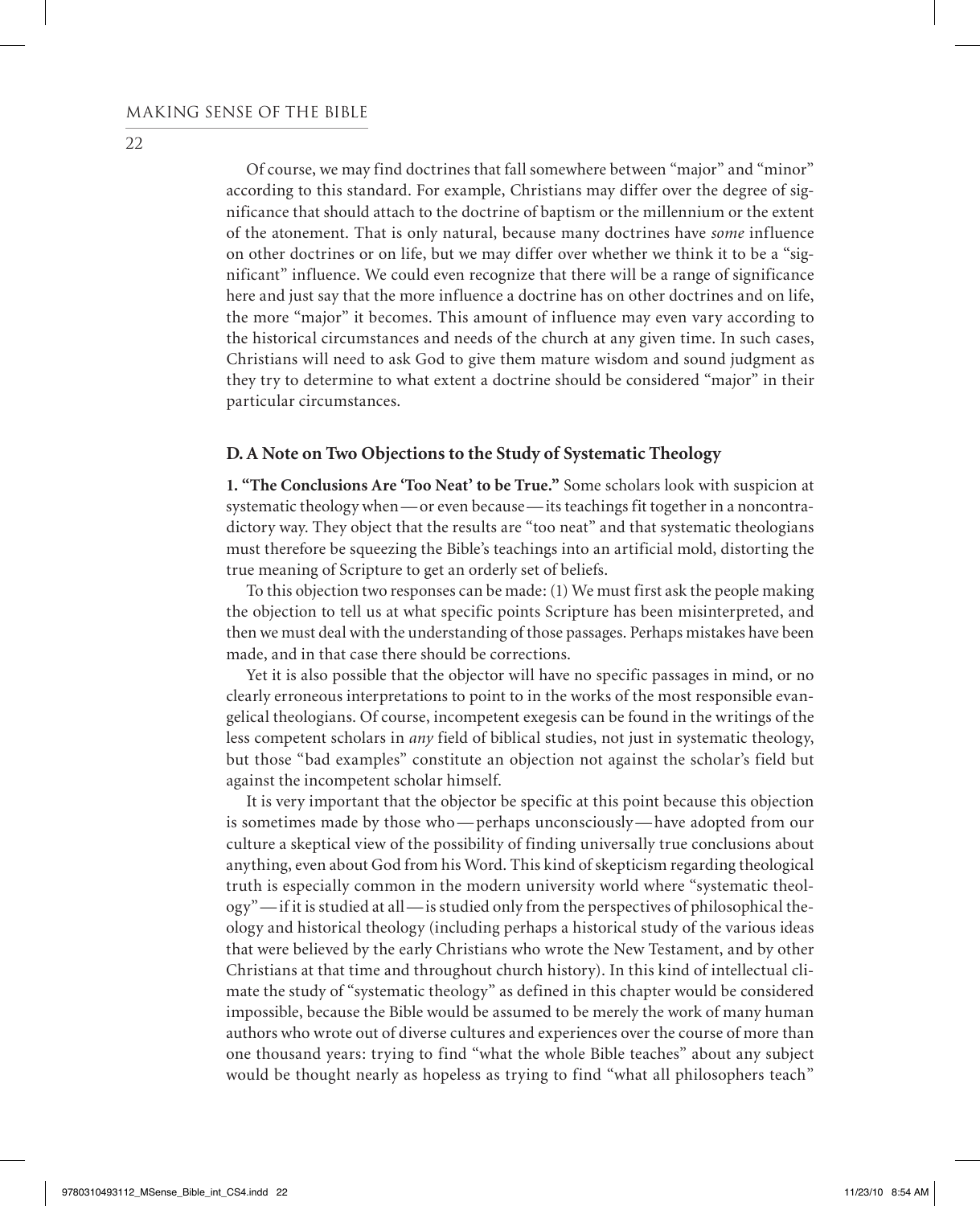about some question, for the answer in both cases would be thought to be not one view but many diverse and often conflicting views. This skeptical viewpoint must be rejected by evangelicals who see Scripture as the product of human *and* divine authorship, and therefore as a collection of writings that teach noncontradictory truths about God and about the universe he created.

(2) Second, it must be answered that in God's own mind, and in the nature of reality itself, *true* facts and ideas are all consistent with one another. Therefore if we have accurately understood the teachings of God in Scripture we should expect our conclusions to "fit together" and be mutually consistent. Internal consistency, then, is an argument for, not against, any individual results of systematic theology.

**2. "The Choice of Topics Dictates the Conclusions."** Another general objection to systematic theology concerns the choice and arrangement of topics, and even the fact that such topically arranged study of Scripture, using categories sometimes different from those found in Scripture itself, is done at all. Why are *these* theological topics treated rather than just the topics emphasized by the biblical authors, and why are the topics *arranged in this way* rather than in some other way? Perhaps—this objection would say—our traditions and our cultures have determined the topics we treat and the arrangement of topics, so that the results of this systematic-theological study of Scripture, though acceptable in our own theological tradition, will in fact be untrue to Scripture itself.

A variant of this objection is the statement that our starting point often determines our conclusions on controversial topics: if we decide to start with an emphasis on the divine authorship of Scripture, for example, we will end up believing in biblical inerrancy, but if we start with an emphasis on the human authorship of Scripture, we will end up believing there are some errors in the Bible. Similarly, if we start with an emphasis on God's sovereignty, we will end up as Calvinists, but if we start with an emphasis on man's ability to make free choices, we will end up as Arminians, and so forth. This objection makes it sound as if the most important theological questions could probably be decided by flipping a coin to decide where to start, since *different* and *equally valid* conclusions will inevitably be reached from the different starting points.

Those who make such an objection often suggest that the best way to avoid this problem is not to study or teach systematic theology at all, but to limit our topical studies to the field of biblical theology, treating only the topics and themes the biblical authors themselves emphasize and describing the historical development of these biblical themes through the Bible.

In response to this objection, much of the discussion in this chapter about the necessity to teach Scripture will be relevant. Our choice of topics need not be restricted to the main concerns of the biblical authors, for our goal is to find out what God requires of us in all areas of concern to us today.

For example, it was not the *main* concern of any New Testament author to explain such topics as "baptism in the Holy Spirit," or women's roles in the church, or the doctrine of the Trinity, but these are valid areas of concern for us today, and we must look at all the places in Scripture that have relevance for those topics (whether those specific terms are mentioned or not, and whether those themes are of primary concern to each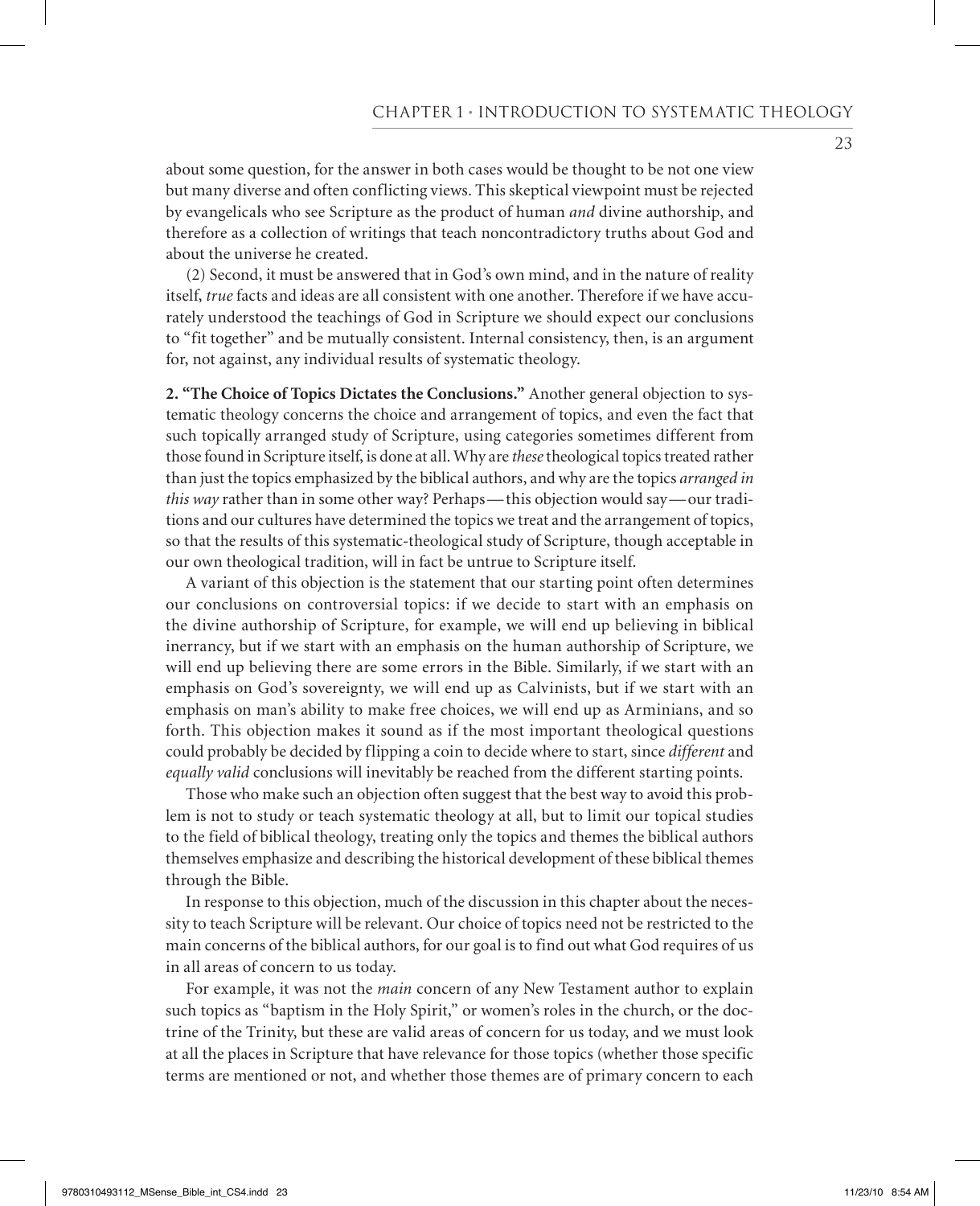passage we examine or not) if we are going to be able to understand and explain to others "what the whole Bible teaches" about them.

The only alternative—for we *will* think *something* about those subjects—is to form our opinions haphazardly from a general impression of what we feel to be a "biblical" position on each subject, or perhaps to buttress our positions with careful analysis of one or two relevant texts, yet with no guarantee that those texts present a balanced view of "the whole counsel of God" (Acts 20:27) on the subject being considered. In fact this approach—one all too common in evangelical circles today—could, I suppose, be called "unsystematic theology" or even "disorderly and random theology"! Such an alternative is too subjective and too subject to cultural pressures. It tends toward doctrinal fragmentation and widespread doctrinal uncertainty, leaving the church theologically immature, like "children, tossed to and fro and carried about with every wind of doctrine" (Eph. 4:14).

Concerning the objection about the choice and sequence of topics, there is nothing to prevent us from going to Scripture to look for answers to *any* doctrinal questions, considered in *any sequence.* The sequence of topics in this book is a very common one and has been adopted because it is orderly and lends itself well to learning and teaching. But the chapters could be read in any sequence one wanted and the conclusions should not be different, nor should the persuasiveness of the arguments—if they are rightly derived from Scripture—be significantly diminished. I have tried to write the chapters so that they can be read as independent units.

#### **E. How Should Christians Study Systematic Theology?**

How then should we study systematic theology? The Bible provides some guidelines for answering this question.

1. We Should Study Systematic Theology With Prayer. If studying systematic theology is simply a certain way of studying the Bible, then the passages in Scripture that talk about the way in which we should study God's Word give guidance to us in this task. Just as the psalmist prays in Psalm 119:18, "Open my eyes, that I may behold wondrous things out of your law," so we should pray and seek God's help in understanding his Word. Paul tells us in 1 Corinthians 2:14 that "the unspiritual man does not receive the gifts of the Spirit of God, for they are folly to him, and he is not able to understand them because they are spiritually discerned." Studying theology is therefore a spiritual activity in which we need the help of the Holy Spirit.

No matter how intelligent, if the student does not continue to pray for God to give him or her an understanding mind and a believing and humble heart, and the student does not maintain a personal walk with the Lord, then the teachings of Scripture will be misunderstood and disbelieved, doctrinal error willresult, and the mind and heart of the student will not be changed for the better but for the worse. Students of systematic theology should resolve at the beginning to keep their lives free from any disobedience to God or any known sin that would disrupt their relationship with him. They should resolve to maintain with great regularity their own personal devotional lives. They should continually pray for wisdom and understanding of Scripture.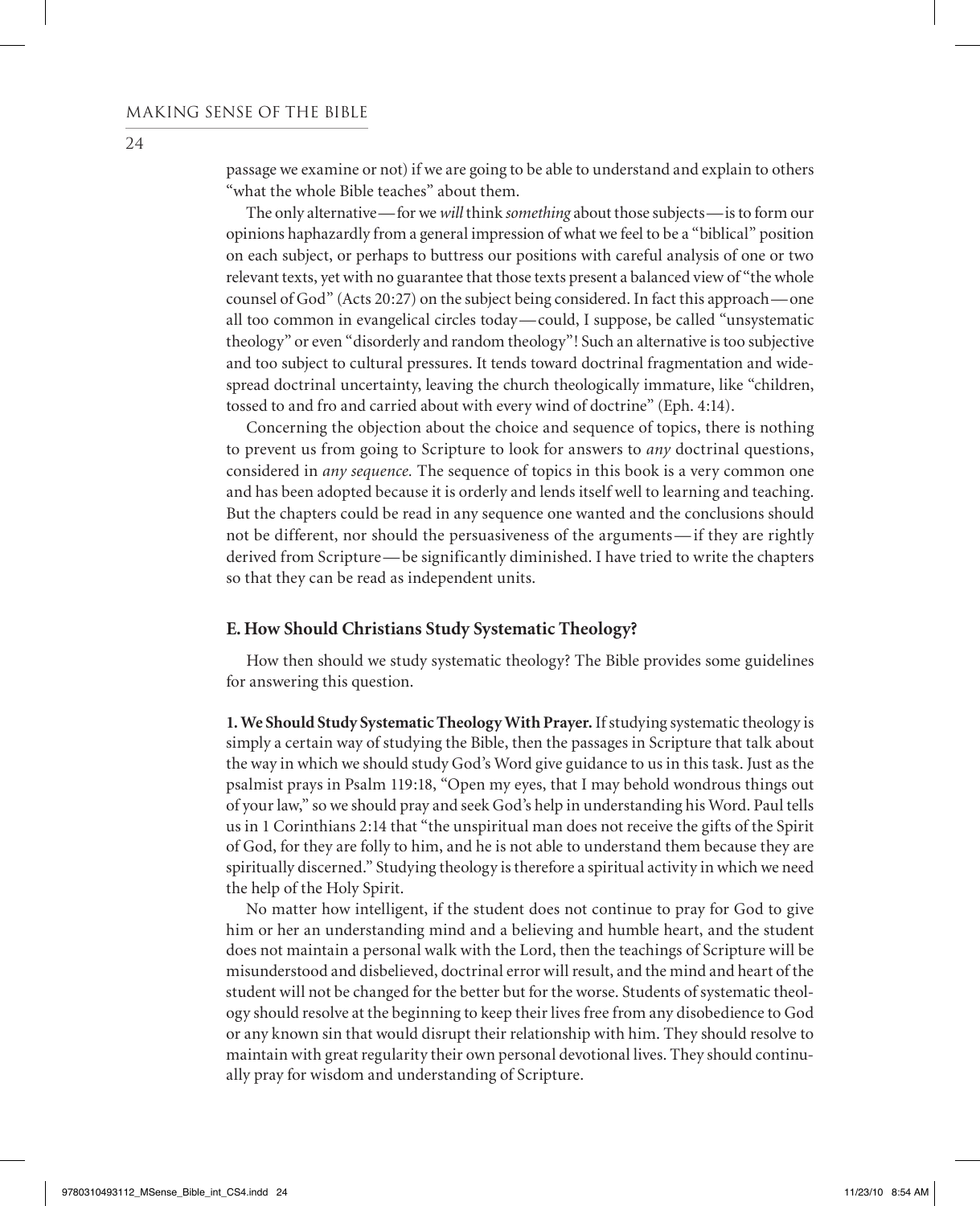25

Since it is the Holy Spirit who gives us the ability rightly to understand Scripture, we need to realize that the properthing to do, particularly when we are unable to understand some passage or some doctrine of Scripture, is to pray for God's help. Often what we need is not more data but more insight into the data we already have available. This insight is given only by the Holy Spirit (cf. 1 Cor. 2:14; Eph. 1:17–19).

**2. We Should Study Systematic Theology With Humility.** Peter tells us, "Clothe yourselves, all of you, with humility toward one another, for 'God opposes the proud, but gives grace to the humble' " (1 Peter 5:5). Those who study systematic theology will learn many things about the teachings of Scripture that are perhaps not known or not known well by other Christians in their churches or by relatives who are older in the Lord than they are. They may also find that they understand things about Scripture that some of their church officers do not understand, and that even their pastor has perhaps forgotten or never learned well.

In all of these situations it would be very easy to adopt an attitude of pride or superiority toward others who have not made such a study. But how ugly it would be if anyone were to use this knowledge of God's Word simply to win arguments or to put down a fellow Christian in conversation, or to make another believer feel insignificant in the Lord's work. James' counsel is good for us at this point: "Let every man be quick to hear, slow to speak, slow to anger, for the anger of man does not work the righteousness of God" (James 1:19–20). He tells us that one's understanding of Scripture is to be imparted in humility and love:

Who is wise and understanding among you? By his good life let him show his works in the meekness of wisdom.  $\dots$  But the wisdom from above is first pure, then peaceable, gentle, open to reason, full of mercy and good fruits, without uncertainty or insincerity. And the harvest of righteousness is sown in peace by those who make peace. (James  $3:13$ ,  $17-18$ )

Systematic theology rightly studied will not lead to the knowledge that "puffs up" (1 Cor. 8:1) but to humility and love for others.

**3. We Should Study Systematic Theology With Reason.** We find in the New Testament that Jesus and the New Testament authors will often quote a verse of Scripture and then draw logical conclusions from it. They *reason* from Scripture. It is therefore not wrong to use human understanding, human logic, and human reason to draw conclusions from the statements of Scripture. Nevertheless, when we reason and draw what we think to be correct logical deductions from Scripture, we sometimes make mistakes. The deductions we draw from the statements of Scripture are not equal to the statements of Scripture themselves in certainty or authority, for our ability to reason and draw conclusions is not the ultimate standard of truth—only Scripture is.

What then are the limits on our use of our reasoning abilities to draw deductions from the statements of Scripture? The fact that reasoning to conclusions that go beyond the mere statements of Scripture is appropriate and even necessary for studying Scripture, and the fact that Scripture itself is the ultimate standard of truth, combine to indicate to us that *we*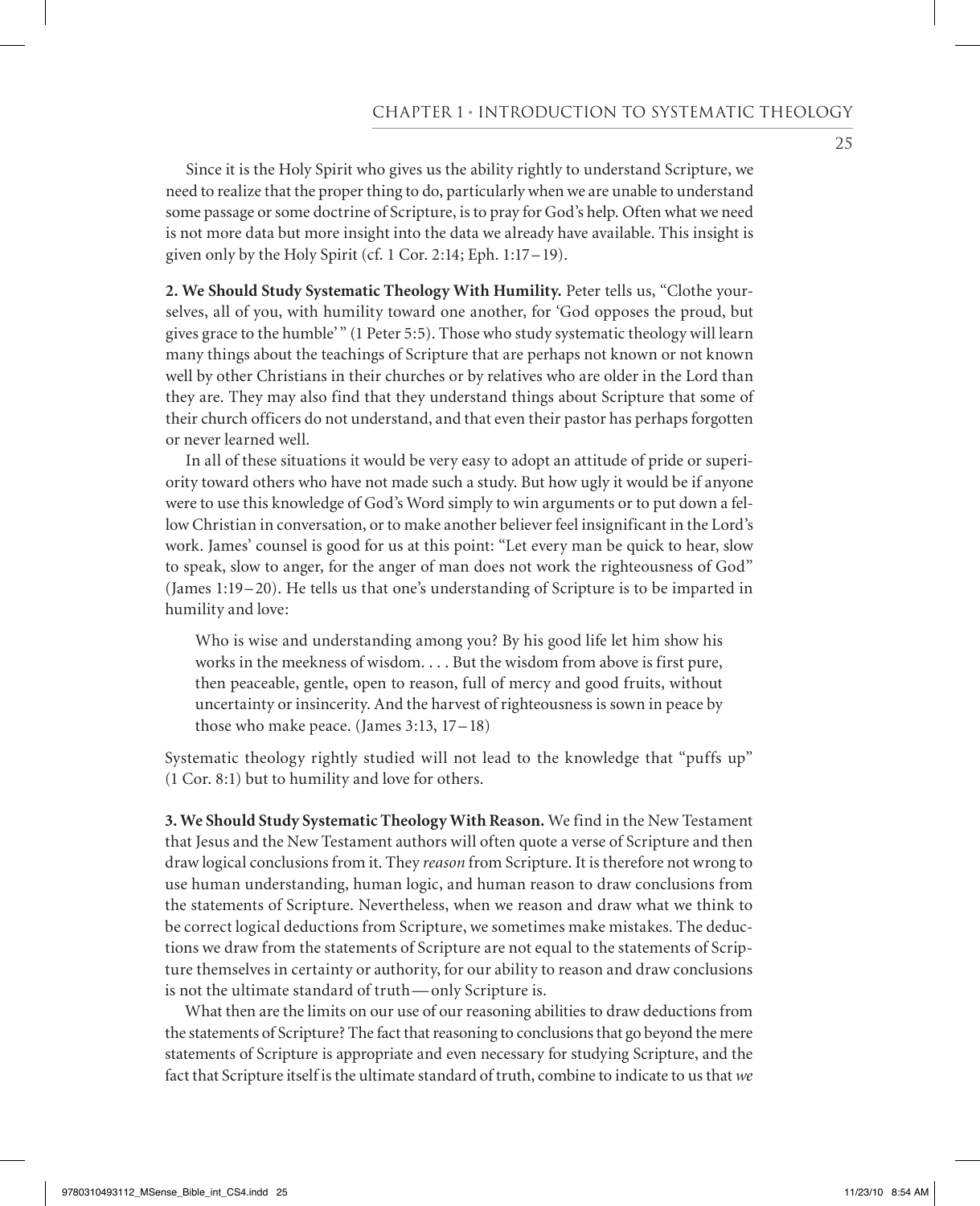*are free to use our reasoning abilities to draw deductions from any passage of Scripture so long as these deductions do not contradict the clear teaching of some other passage of Scripture.*<sup>7</sup>

This principle puts a safeguard on our use of what we think to be logical deductions from Scripture. Our supposedly logical deductions may be erroneous, but Scripture itself cannot be erroneous. Thus, for example, we may read Scripture and find that God the Father is called God (1 Cor. 1:3), that God the Son is called God (John 20:28; Titus 2:13), and that God the Holy Spirit is called God (Acts 5:3–4). We might deduce from this that there are three Gods. But then we find the Bible explicitly teaching us that God is one (Deut. 6:4; James 2:19). Thus we conclude that what we *thought* to be a valid logical deduction about three Gods was wrong and that Scripture teaches both (a) that there are three separate persons (the Father, the Son, and the Holy Spirit), each of whom is fully God, and (b) that there is one God.

We cannot understand exactly how these two statements can both be true, so together they constitute a *paradox* ("a seemingly contradictory statement that may nonetheless be true").8 We can tolerate a paradox (such as "God is three persons and one God") because we have confidence that ultimately God knows fully the truth about himself and about the nature ofreality, and that in his understanding the different elements of a paradox are fully reconciled, even though at this point God's thoughts are higher than our thoughts (Isa. 55:8– 9). But a true contradiction (such as, "God is three persons and God is not three persons") would imply ultimate contradiction in God's own understanding of himself or of reality, and this cannot be.

7This guideline is also adopted from Professor John Frame at Westminster Seminary.

8The *American Heritage Dictionary of the English Language,*  ed. William Morris (Boston: Houghton-Mifflin, 1980), p. 950 (first definition). Essentially the same meaning is adopted by the *Oxford English Dictionary* (1913 ed., 7:450), the *Concise Oxford Dictionary* (1981 ed., p. 742), the *Random House College Dictionary* (1979 ed., p. 964), and the *Chambers Twentieth Century Dictionary* (p. 780), though all note that *paradox* can also mean "contradiction" (though less commonly); compare the *Encyclopedia of Philosophy,* ed. Paul Edwards (New York: Macmillan and The Free Press, 1967), 5:45, and the entire article "Logical Paradoxes" by John van Heijenoort on pp. 45 – 51 of the same volume, which proposes solutions to many of the classical paradoxes in the history of philosophy. (If *paradox* meant "contradiction," such solutions would be impossible.)

When I use the word *paradox* in the primary sense defined by these dictionaries today I realize that I am differing somewhat with the article "Paradox" by K. S. Kantzer in the *EDT,*  ed. Walter Elwell, pp. 826–27 (which takes *paradox* to mean essentially "contradiction"). However, I am using *paradox* in an ordinary English sense and one also familiar in philosophy. There seems to me to be available no better word than *paradox*  to refer to an apparent but not real contradiction.

There is, however, some lack of uniformity in the use of the term *paradox* and a related term, *antinomy,* in con-

temporary evangelical discussion. The word *antinomy* has sometimes been used to apply to what I here call *paradox,*  that is, "seemingly contradictory statements that may nonetheless both be true" (see, for example, John Jefferson Davis, *Theology Primer* [Grand Rapids: Baker, 1981], p. 18). Such a sense for *antinomy* gained support in a widely read book, *Evangelism and the Sovereignty of God,* by J. I. Packer (London: Inter-Varsity Press, 1961). On pp. 18 – 22 Packer defines *antinomy* as "an appearance of contradiction" (but admits on p. 18 that his definition differs with the *Shorter Oxford Dictionary*). My problem with using *antinomy* in this sense is that the word is so unfamiliar in ordinary English that it just increases the stock of technical terms Christians have to learn in order to understand theologians, and moreover such a sense is unsupported by any of the dictionaries cited above, all of which define *antinomy* to mean "contradiction" (e.g., *Oxford English Dictionary,* 1:371). The problem is not serious, but it would help communication if evangelicals could agree on uniform senses for these terms.

A paradox is certainly acceptable in systematic theology, and paradoxes are in fact inevitable so long as we have finite understanding of any theological topic. However, it is important to recognize that Christian theology should never affirm a *contradiction* (a set of two statements, one of which denies the other). A contradiction would be, "God is three persons and God is not three persons" (where the term *persons* has the same sense in both halves of the sentence).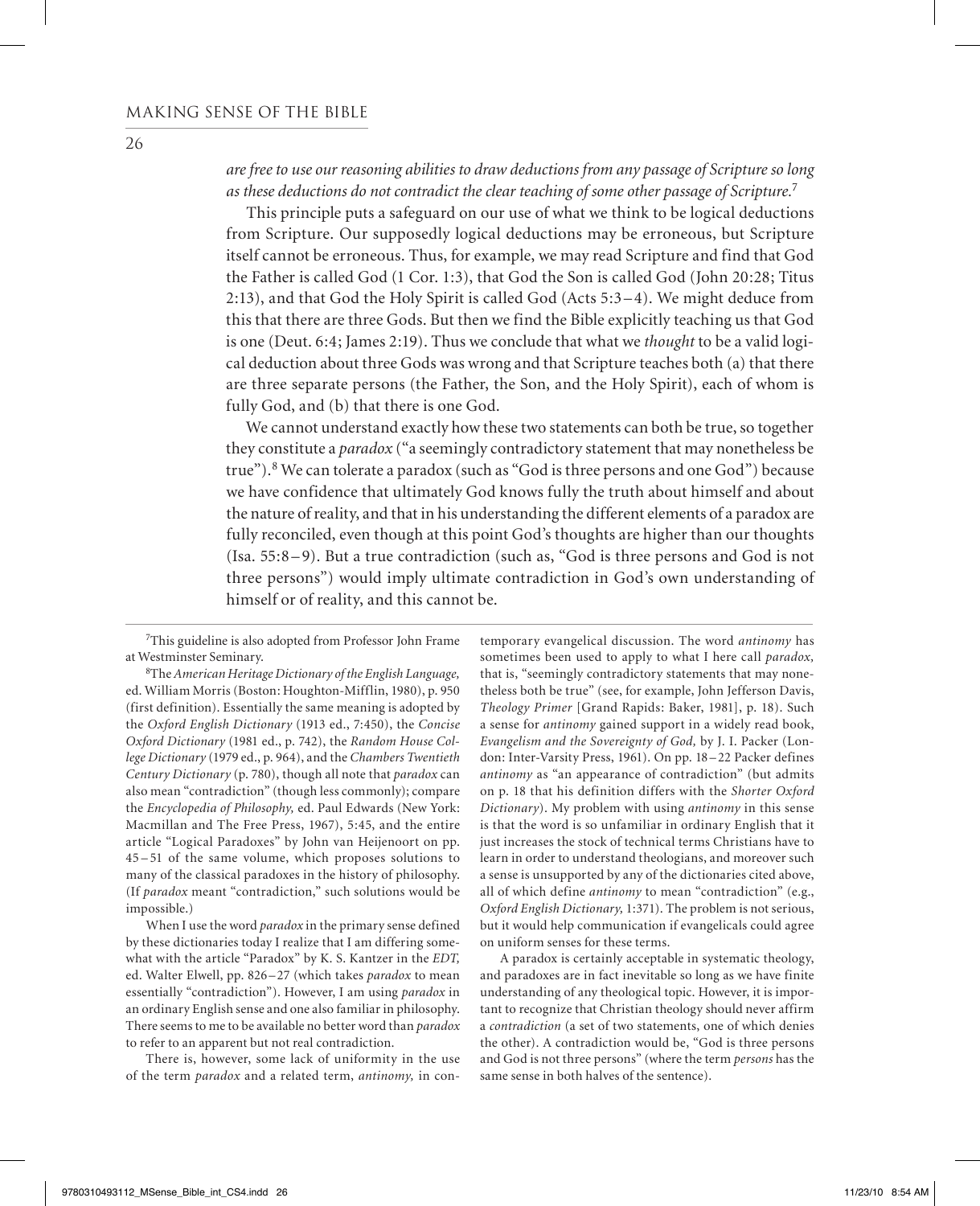When the psalmist says, "The sum of your word is truth; and every one of your righteous ordinances endures for ever" (Ps. 119:160), he implies that God's words are not only true individually but also viewed together as a whole. Viewed collectively, their "sum" is also "truth." Ultimately, there is no internal contradiction either in Scripture or in God's own thoughts.

**4. We Should Study Systematic Theology With Help From Others.** We need to be thankful that God has put teachers in the church ("And God has appointed in the church first apostles, second prophets, third *teachers* . . ." [1 Cor. 12:28]. We should allow those with gifts of teaching to help us understand Scripture. This means that we should make use of systematic theologies and other books that have been written by some of the teachers that God has given to the church over the course of its history. It also means that our study of theology should include *talking with other Christians* about the things we study. Among those with whom we talk will often be some with gifts of teaching who can explain biblical teachings clearly and help us to understand more easily. In fact, some of the most effective learning in systematic theology courses in colleges and seminaries often occurs outside the classroom in informal conversations among students who are attempting to understand Bible doctrines for themselves.

**5. We Should Study Systematic Theology by Collecting and Understanding All the Relevant Passages of Scripture on Any Topic.** This point was mentioned in our definition of systematic theology at the beginning of the chapter, but the actual process needs to be described here. How does one go about making a doctrinal summary of what all the passages of Scripture teach on a certain topic? For topics covered in this book, many people will think that studying the chapters in this book and reading the Bible verses noted in the chapters is enough. But some people will want to do further study of Scripture on a particular topic or study some new topic not covered here. How could a student go about using the Bible to research its teachings on some new subject, perhaps one not discussed explicitly in any of his or her systematic theology textbooks?

The process would look like this: (1) Find all the relevant verses. The best help in this step is a good concordance, which enables one to look up key words and find the verses in which the subject is treated. For example, in studying what it means that man is created in the image and likeness of God, one needs to find all the verses in which "image" and "likeness" and "create" occur. (The words "man" and "God" occur too often to be useful for a concordance search.) In studying the doctrine of prayer, many words could be looked up (*pray, prayer, intercede, petition, supplication, confess, confession, praise, thanks, thanksgiving,* et al.)—and perhaps the list of verses would grow too long to be manageable, so that the student would have to skim the concordance entries without looking up the verses, or the search would probably have to be divided into sections or limited in some other way. Verses can also be found by thinking through the overall history of the Bible and then turning to sections where there would be information on the topic at hand—for example, a student studying prayer would want to read passages like the one about Hannah's prayer for a son (in 1 Sam. 1), Solomon's prayer at the dedication of the temple (in 1 Kings 8), Jesus' prayer in the Garden of Gethsemane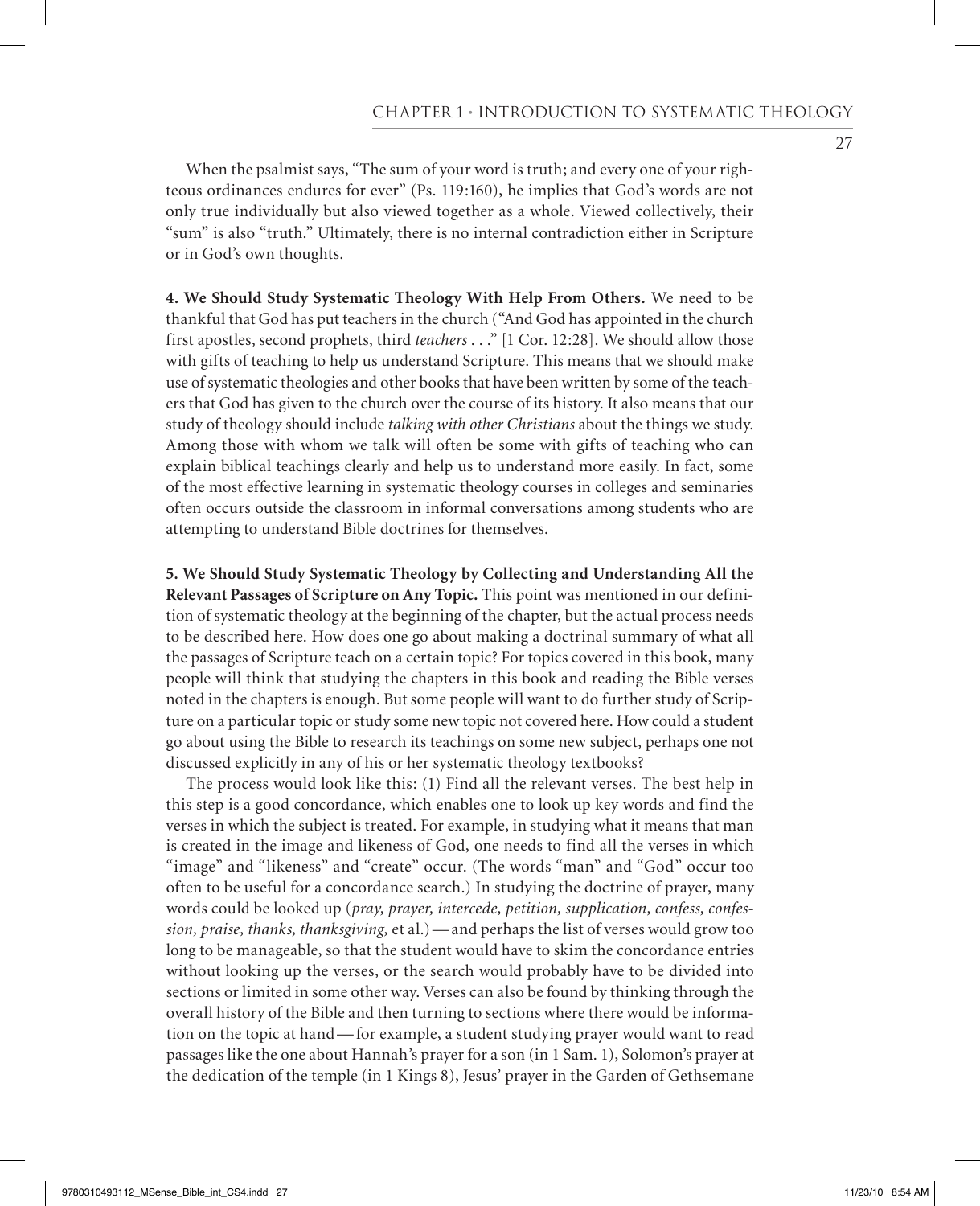(in Matt. 26 and parallels), and so forth. Then in addition to concordance work and reading other passages that one can find on the subject, checking the relevant sections in some systematic theology books will often bring to light other verses that had been missed, sometimes because none of the key words used for the concordance were in those verses.<sup>9</sup>

(2) The second step is to read, make notes on, and try to summarize the points made in the relevant verses. Sometimes a theme will be repeated often and the summary of the various verses will be relatively easy. At other times, there will be verses difficult to understand, and the student will need to take some time to study a verse in depth (just by reading the verse in context over and over, or by using specialized tools such as commentaries and dictionaries) until a satisfactory understanding is reached.

(3) Finally, the teachings of the various verses should be summarized into one or more points that the Bible affirms about that subject. The summary does not have to take the exact form of anyone else's conclusions on the subject, because we each may see things in Scripture that others have missed, or we may organize the subject differently or emphasize different things.

On the other hand, at this point it is also helpful to read related sections, if any can be found, in several systematic theology books. This provides a useful check against error and oversight, and often makes one aware of alternative perspectives and arguments that may cause us to modify or strengthen our position. If a student finds that others have argued for strongly differing conclusions, then these other views need to be stated fairly and then answered. Sometimes other theology books will alert us to historical or philosophical considerations that have been raised before in the history of the church, and these will provide additional insight or warnings against error.

The process outlined above is possible for any Christian who can read his or her Bible and can look up words in a concordance. Of course people will become faster and more accurate in this process with time and experience and Christian maturity, but it would be a tremendous help to the church if Christians generally would give much more time to searching out topics in Scripture for themselves and drawing conclusions in the way outlined above. The joy of discovery of biblical themes would be richly rewarding. Especially pastors and those who lead Bible studies would find added freshness in their understanding of Scripture and in their teaching.

**6. We Should Study Systematic Theology With Rejoicing and Praise.** The study of theology is not merely a theoretical exercise of the intellect. It is a study of the living God, and of the wonders of all his works in creation and redemption. We cannot study this subject dispassionately! We must love all that God is, all that he says and all that he does. "You shall love the LORD your God with all your heart" (Deut. 6:5). Our response to the study of the theology of Scripture should be that of the psalmist who said, "How precious to me are your thoughts, O God!" (Ps. 139:17). In the study of the teachings of

four times in reference to Jesus praying in John 14, 16, and 17. They overlooked the fact that John contains several important verses where the word *ask* rather than the word *pray* is used (John 14:13–14; 15:7, 16, et al.).

<sup>9</sup>I have read a number of student papers telling me that John's gospel says nothing about how Christians should pray, for example, because they looked at a concordance and found that the word *prayer* was not in John, and the word *pray* only occurs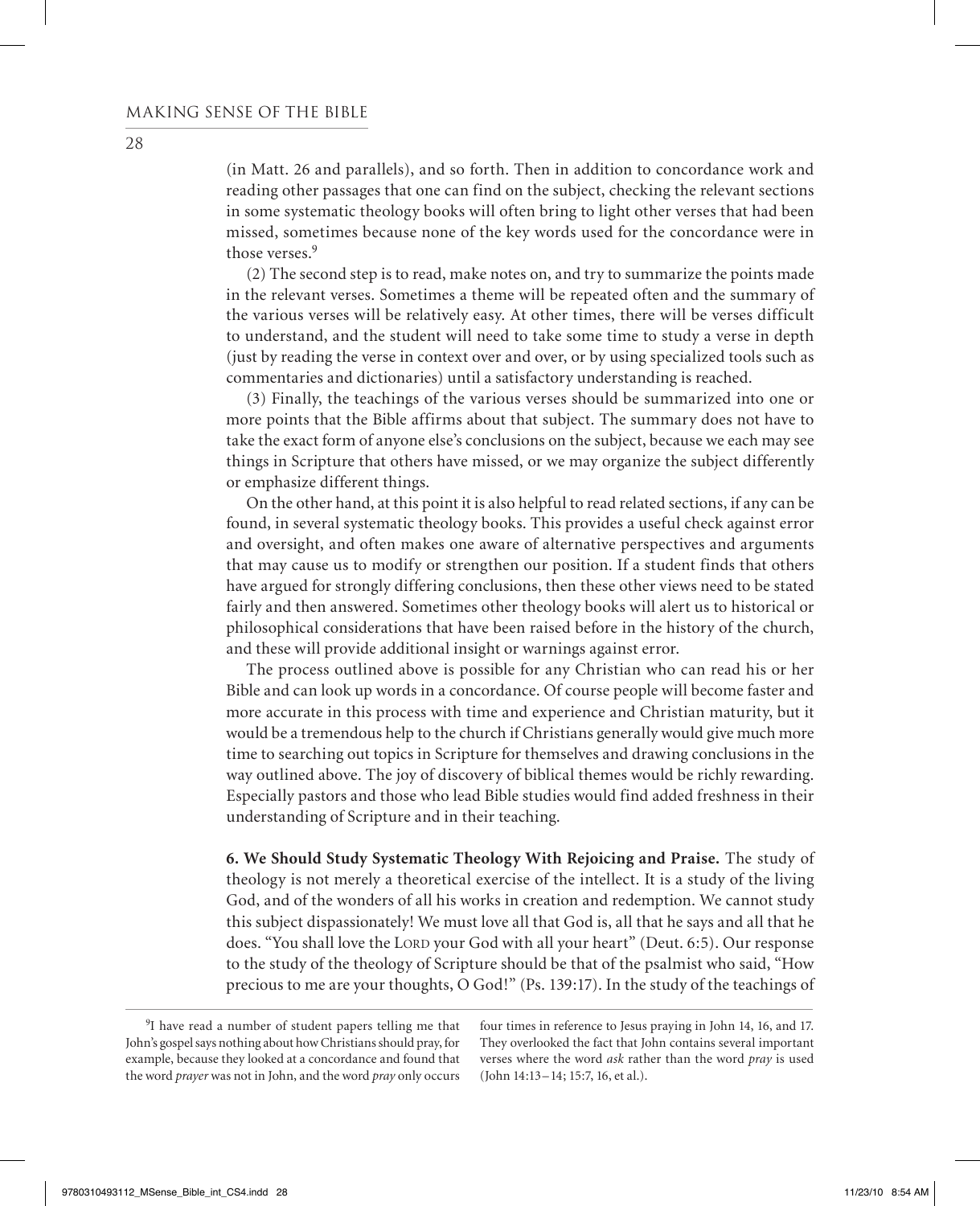God's Word, it should not surprise us if we often find our hearts spontaneously breaking forth in expressions of praise and delight like those of the psalmist:

The precepts of the LORD are right, rejoicing the heart. (Ps. 19:8)

In the way of your testimonies I delight as much as in all riches. (Ps. 119:14)

How sweet are your words to my taste, sweeter than honey to my mouth! (Ps. 119:103)

Your testimonies are my heritage for ever; yea, they are the joy of my heart. (Ps. 119:111) I rejoice at your word like one who finds great spoil. (Ps. 119:162)

Often in the study of theology the response of the Christian should be similar to that of Paul in reflecting on the long theological argument that he has just completed at the end of Romans 11:32. He breaks forth into joyful praise at the richness of the doctrine which God has enabled him to express:

O the depth of the riches andwisdom and knowledge of God! Howunsearchable are his judgments and how inscrutable his ways!

"For who has known the mind of the Lord, or who has been his counselor?" "Or who has given a gift to him that he might be repaid?"

For from him and through him and to him are all things. To him be glory for ever. Amen. (Rom. 11:33–36)

# Questions for Personal Application

These questions at the end of each chapter focus on application to life. Because I think doctrine is to be felt at the emotional level as well as understood at the intellectual level, in many chapters I have included some questions about how a reader *feels* regarding a point of doctrine. I think these questions will prove quite valuable for those who take the time to reflect on them.

- 1. In what ways (if any) has this chapter changed your understanding of what systematic theology is? What was your attitude toward the study of systematic theology before reading this chapter? What is your attitude now?
- 2. What is likely to happen to a church or denomination that gives up learning systematic theology for a generation or longer? Has that been true of your church?
- 3. Are there any doctrines listed in the Contents for which a fuller understanding would help to solve a personal difficulty in your life at the present time? What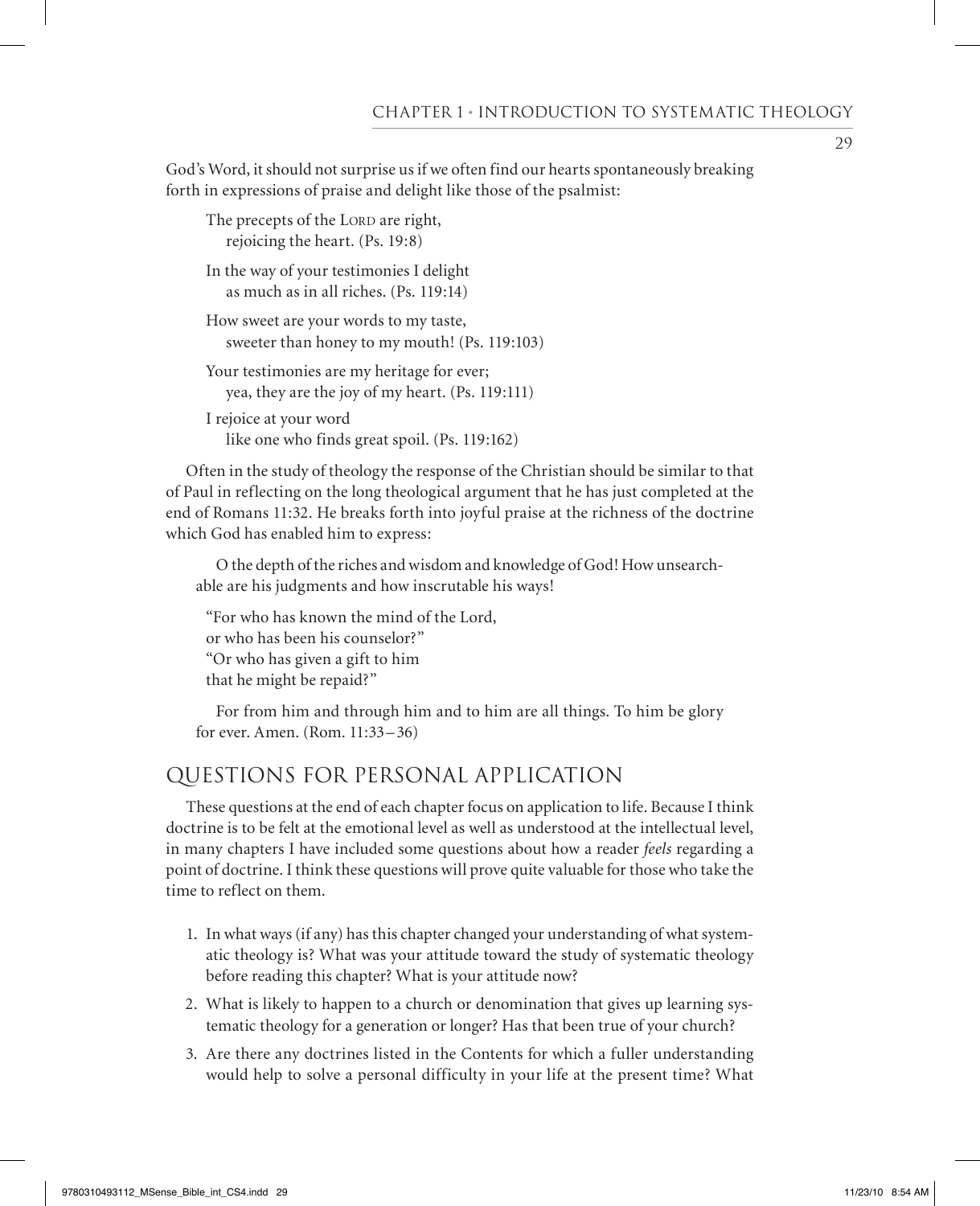are the spiritual and emotional dangers that you personally need to be aware of in studying systematic theology?

4. Pray for God to make this study of basic Christian doctrines a time of spiritual growth and deeper fellowship with him, and a time in which you understand and apply the teachings of Scripture rightly.

# Special Terms

| apologetics         | minor doctrine         |
|---------------------|------------------------|
| biblical theology   | New Testament theology |
| Christian ethics    | Old Testament theology |
| contradiction       | paradox                |
| doctrine            | philosophical theology |
| dogmatic theology   | presupposition         |
| historical theology | systematic theology    |
| major doctrine      |                        |

### Bibliography

Baker, D. L. "Biblical Theology." In *NDT,* p. 671.

- Berkhof, Louis. *Introduction to Systematic Theology.* Grand Rapids: Eerdmans, 1982, pp. 15–75 (first published 1932).
- Bray, Gerald L., ed. *Contours of Christian Theology.* Downers Grove, Ill.: InterVarsity Press, 1993.
	- \_\_\_\_\_. "Systematic Theology, History of." In *NDT,* pp. 671–72.
- Cameron, Nigel M., ed. *The Challenge of Evangelical Theology: Essays in Approach and Method.* Edinburgh: Rutherford House, 1987.
- Carson, D. A. "Unity and Diversity in the New Testament: The Possibility of Systematic Theology." In *Scripture and Truth.* Ed. by D. A. Carson and John Woodbridge. Grand Rapids: Zondervan, 1983, pp. 65–95.

Davis, John Jefferson. *Foundations of Evangelical Theology.* Grand Rapids: Baker, 1984. \_\_\_\_\_. *The Necessity of Systematic Theology.* Grand Rapids: Baker, 1980.

\_\_\_\_\_. *Theology Primer: Resources for the Theological Student.* Grand Rapids: Baker, 1981. Demarest, Bruce. "Systematic Theology." In *EDT,* pp. 1064–66.

Erickson, Millard. *Concise Dictionary of Christian Theology.* Grand Rapids: Baker, 1986. Frame, John. *Van Til the Theologian.* Phillipsburg, N.J.: Pilgrim, 1976.

Geehan, E. R., ed. *Jerusalem and Athens.* Nutley, N.J.: Craig Press, 1971.

- Grenz, Stanley J. *Revisioning Evangelical Theology: A Fresh Agenda for the 21st Century.*  Downers Grove, Ill.: InterVarsity Press, 1993.
- House, H. Wayne. *Charts of Christian Theology and Doctrine.* Grand Rapids: Zondervan, 1992.
- Kuyper, Abraham. *Principles of Sacred Theology.* Trans. by J. H. DeVries. Grand Rapids: Eerdmans, 1968 (reprint; first published as *Encyclopedia of Sacred Theology* in 1898).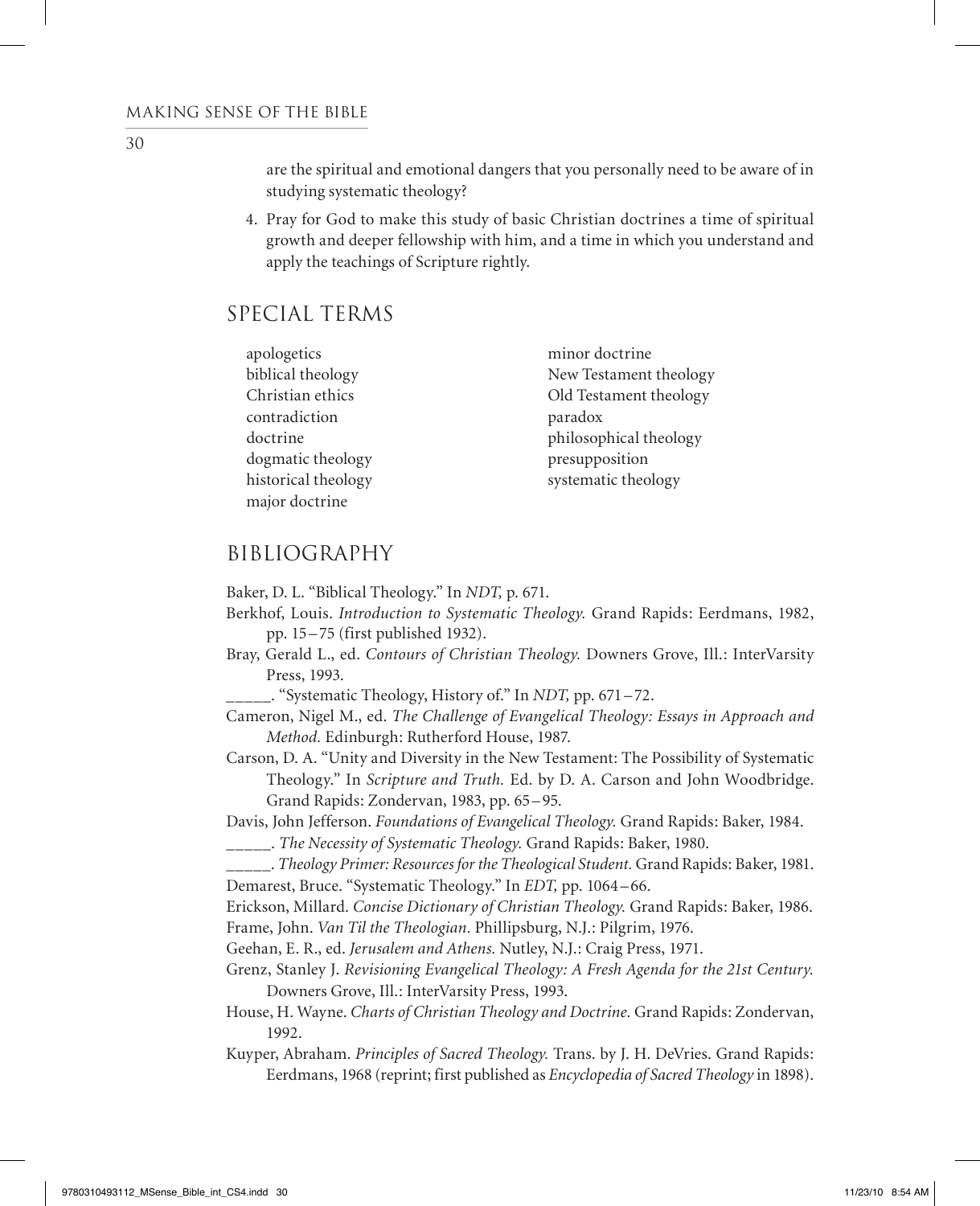- Machen, J. Gresham. *Christianity and Liberalism.* Grand Rapids: Eerdmans, 1923. (This 180-page book is, in my opinion, one of the most significant theological studies ever written. It gives a clear overview of major biblical doctrines and shows the vital differences with Protestant liberal theology at every point, differences that still confront us today. It is required reading in all my introductory theology classes.)
- Morrow, T. W. "Systematic Theology." In *NDT,* p. 671.
- Poythress, Vern. *Symphonic Theology: The Validity of Multiple Perspectives in Theology.*  Grand Rapids: Zondervan, 1987.
- Preus, Robert D. *The Theology of Post-Reformation Lutheranism: A Study of Theological Prolegomena.* 2 vols. St. Louis: Concordia, 1970.
- Van Til, Cornelius. *In Defense of the Faith,* vol. 5: *An Introduction to Systematic Theology.*  N.p.: Presbyterian and Reformed, 1976, pp. 1–61, 253–62.
	- \_\_\_\_\_. *The Defense of the Faith.* Philadelphia: Presbyterian and Reformed, 1955.
- Vos, Geerhardus. "The Idea of Biblical Theology as a Science and as a Theological Discipline." In *Redemptive History and Biblical Interpretation,* pp. 3–24. Ed. by Richard Gaffin. Phillipsburg, N.J.: Presbyterian and Reformed, 1980 (article first published 1894).
- Warfield, B. B. "The Indispensableness of Systematic Theology to the Preacher." In *Selected Shorter Writings of Benjamin B. Warfield,* 2:280–88. Ed. by John E. Meeter. Nutley, N.J.: Presbyterian and Reformed, 1973 (article first published 1897).
- \_\_\_\_\_. "The Right of Systematic Theology." In *Selected Shorter Writings of Benjamin B. Warfield,* 2:21 – 279. Ed. by John E. Meeter. Nutley, N.J.: Presbyterian and Reformed, 1973 (article first published 1896).
- Wells, David. *No Place for Truth, or, Whatever Happened to Evangelical Theology?* Grand Rapids: Eerdmans, 1993.
- Woodbridge, John D., and Thomas E. McComiskey, eds. *Doing Theology in Today's World: Essays in Honor of Kenneth S. Kantzer.* Grand Rapids: Zondervan, 1991.

### Scripture Memory Passage

Students have repeatedly mentioned that one of the most valuable parts of any of their courses in college or seminary has been the Scripture passages they were required to memorize. "I have hidden your word in my heart that I might not sin against you" (Ps. 119:11 NIV). In each chapter, therefore, I have included an appropriate memory passage so that instructors may incorporate Scripture memory into the course requirements wherever possible. (Scripture memory passages at the end of each chapter are taken from the RSV. These same passages in the NIV and NASB may be found in appendix 2.)

**Matthew 28:18 – 20:** *And Jesus came and said to them, "All authority in heaven and on earth has been given to me. Go therefore and make disciples of all nations, baptizing them in the name of the Father and of the Son and of the Holy Spirit, teaching them to observe all that I have commanded you; and lo, I am with you always, to the close of the age."*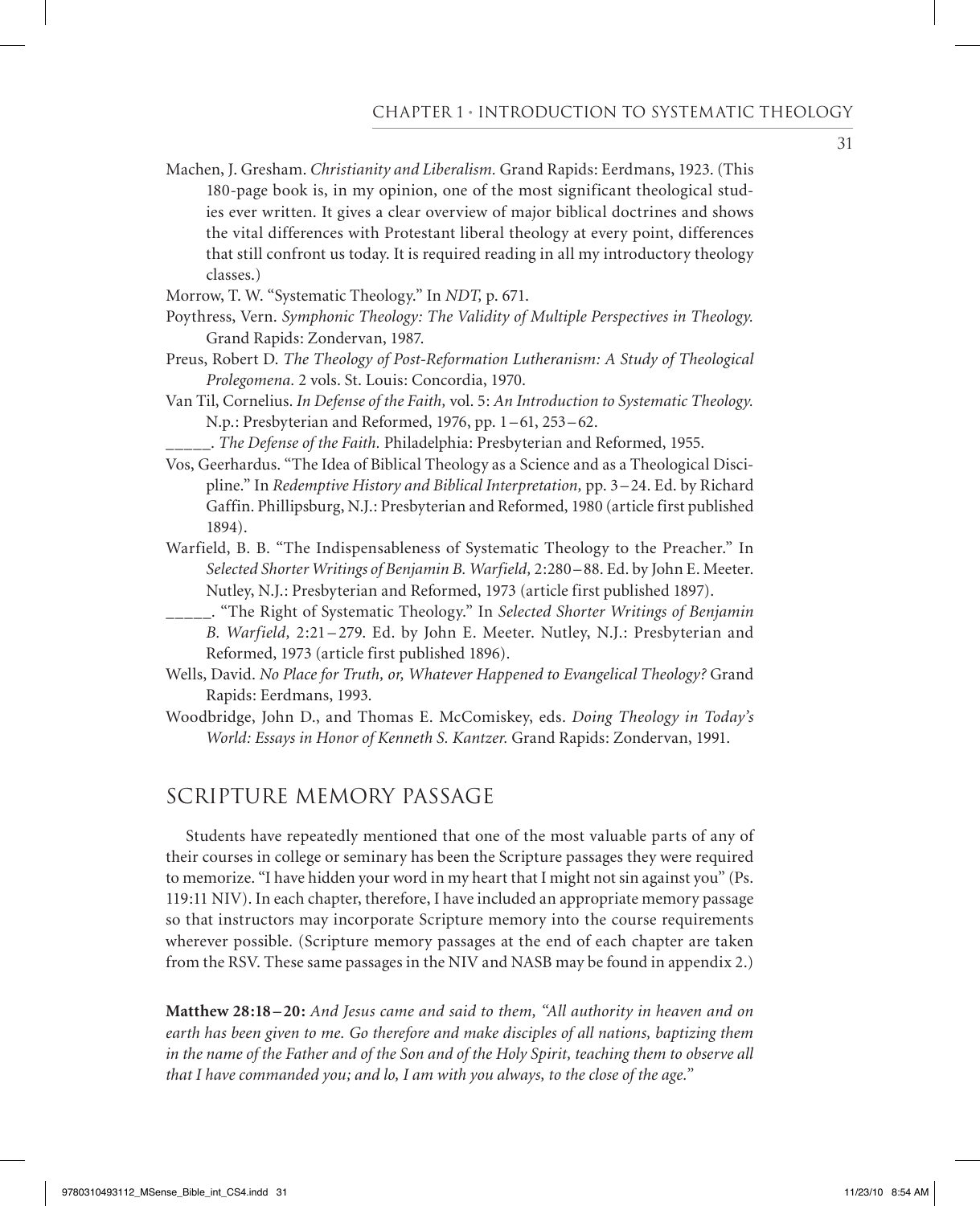### **HYMN**

Systematic theology at its best will result in praise. It is appropriate therefore at the end of each chapter to include a hymn related to the subject of that chapter. In a classroom setting, the hymn can be sung together at the beginning or end of class. Alternatively, an individual reader can sing it privately or simply meditate quietly on the words.

For almost every chapter the words of the hymns were found in *Trinity Hymnal*  (Philadelphia: Great Commission Publications, 1990), $^{10}$  the hymnal of the Presbyterian Church in America and the Orthodox Presbyterian Church, but most of them are found in many other common hymnals. Unless otherwise noted, the words of these hymns are now in public domain and no longer subject to copyright restrictions: therefore they may be freely copied for overhead projector use or photocopied.

Why have I used so many old hymns? Although I personally like many of the more recent worship songs that have come into wide use, when I began to select hymns that would correspond to the great doctrines of the Christian faith, I realized that the great hymns of the church throughout history have a doctrinal richness and breadth that is still unequaled. For several of the chapters in this book, I know of no modern worship song that covers the same subject in an extended way—perhaps this can be a challenge to modern songwriters to study these chapters and then write songs reflecting the teaching of Scripture on the respective subjects.

For this chapter, however, I found no hymn ancient or modern that thanked God for the privilege of studying systematic theology from the pages of Scripture. Therefore I have selected a hymn of general praise, which is always appropriate.

# **"O for a Thousand Tongues to Sing"**

This hymn by Charles Wesley (1707–88) begins by wishing for "a thousand tongues" to sing God's praise. Verse 2 is a prayer that God would "assist me" in singing his praise throughout the earth. The remaining verses give praise to Jesus (vv.  $3-6$ ) and to God the Father (v. 7).

O for a thousand tongues to sing My great Redeemer's praise, The glories of my God and King, The triumphs of His grace.

My gracious Master and my God, Assist me to proclaim, To spread through all the earth abroad, The honors of Thy name.

Jesus! the name that charms our fears, That bids our sorrows cease;

<sup>10</sup>This hymn book is completely revised from a similar hymnal of the same title published by the Orthodox Presbyterian Church in WW 1961.